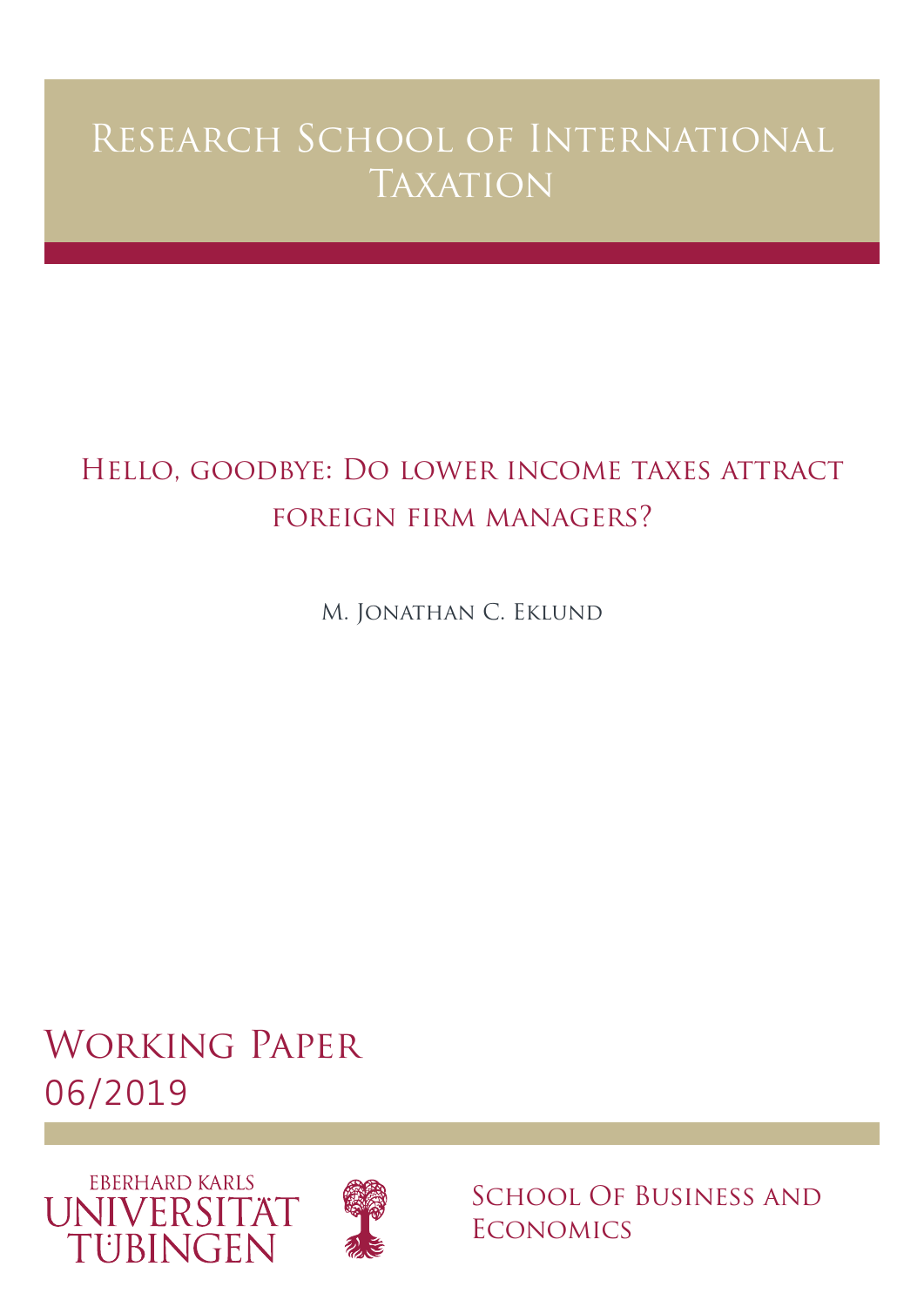## Hello, goodbye: Do lower income taxes attract foreign firm managers? $*$

M. Jonathan C. Eklund

October 22, 2019

#### Abstract

This paper examines to what extent personal taxes on earned and capital income influence the location choice of firm managers. The analysis is based on a large panel dataset including detailed information on income taxes and firm managers in 63 countries. Subsequently, an event study and different choice models are employed to estimate how an increase in the income tax rate translates into a change in the location choice of firm managers. The results suggest significant and negative tax effects.

Keywords: Income taxation, top income earners

JEL classification: C25, H24, H26

<sup>\*</sup>Comments and suggestions by Valeria Merlo and Georg Wamser as well as seminar participants at the University of Tuebingen are gratefully acknowledged. The author acknowledges support by the state of Baden-Württemberg through bwHPC.

<sup>&</sup>lt;sup>†</sup>School of Business and Economics, University of Tuebingen, 72074 Tuebingen, Germany (e-mail: jonathan.eklund@outlook.de).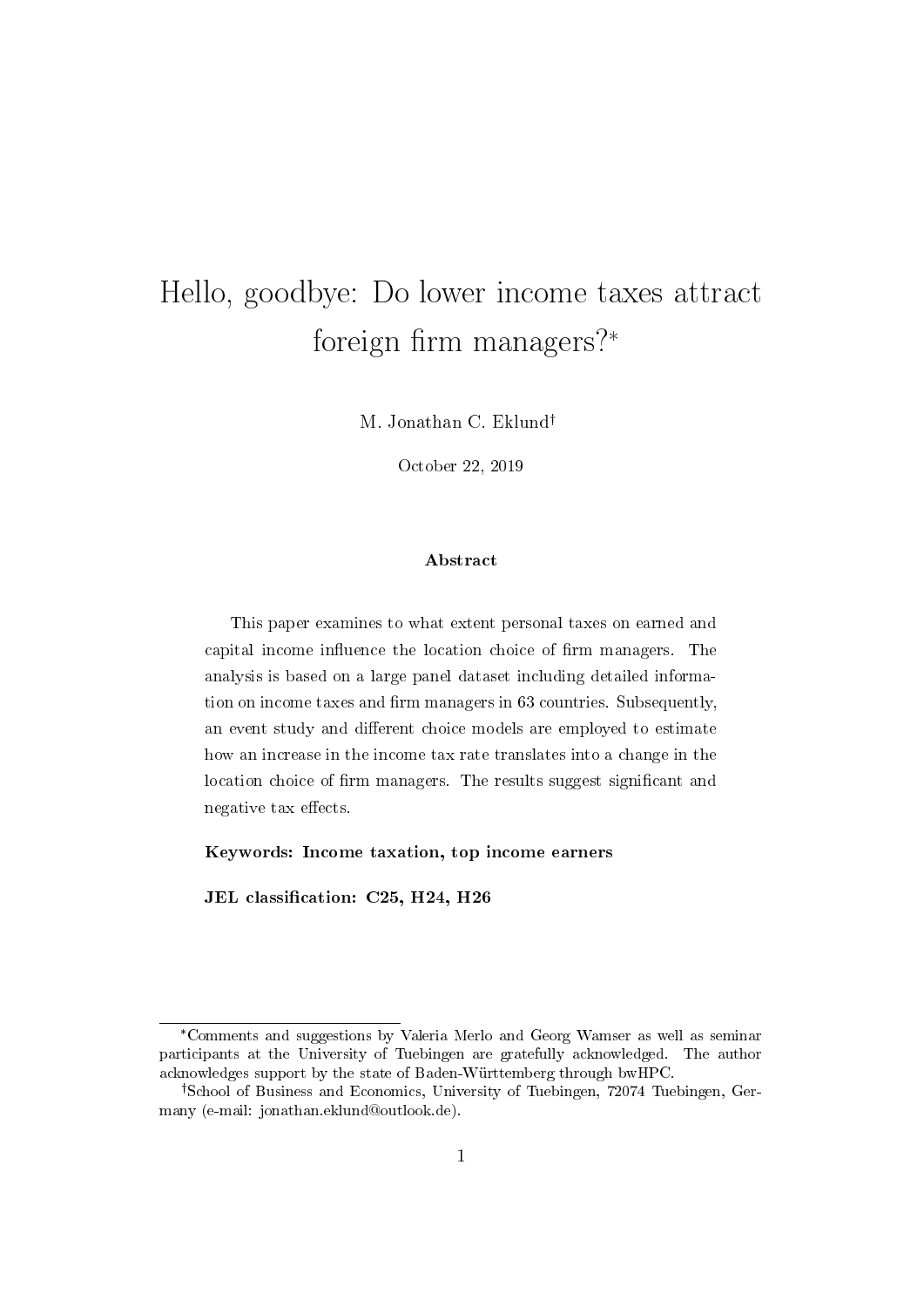## 1 Introduction

The recent surge in income inequality (e.g., Piketty, [2015\)](#page-22-0) has fueled new discussions about top income taxation. While higher income taxes could tackle income inequality, opponents suggest that especially top income earners might simply relocate to countries with lower tax rates. This would be a major concern since relatively few top income earners account for the bulk of tax revenue. For example, the top  $1\%$  income earners account for  $22\%$  of income tax revenue in Germany (Bundesministerium der Finanzen, [2017\)](#page-21-0) and even  $39\%$  in the US (York, [2018\)](#page-22-1). Indeed, there are substantial differences in the top income tax rates between neighboring countries, where reciprocal entry restrictions do not exist. For example, the top tax differentials between Sweden and Norway, Portugal and Spain, and France and Germany amount to about 15 percentage points in 2015. At the same time, migration costs for top income earners have fallen dramatically over the last decades (OECD, [2011\)](#page-22-2). Lehmann et al. [\(2014\)](#page-21-1) show that under such circumstances, the optimal tax rate exhibits negative marginal tax rates at the very top to account for the tax-induced emigration of top income earners. However, reducing the top income tax rate to counteract such emigration could reduce state revenue and undermine redistributive social policies (Mirrlees, [1982\)](#page-22-3).

Despite these differences in personal income taxes, reports of mass emigration of top income earners from high to low-tax countries have mostly stayed away. Gérard Depardieu serves as one of the few prominent examples of wealthy individuals who changed their country of residence in response to a tax change. The actor moved from France to Russia in 2013 in response to significant tax increases (The Guardian, [2013\)](#page-22-4). Still, it remains unclear to what extent tax differences induce migration of top income earners.

Figure [1](#page-32-0) shows how the top income tax differential and cross-country migration rate of firm managers between the UK and its low-tax crown dependencies Guernsey, Isle of Man and Jersey evolved over time. What we see is that, as the tax rate increases in the UK relatively to Guernsey and Jersey, migration of firm managers increases in the following periods. For the Isle of Man, we see a sharp decline in the migration rate as the relative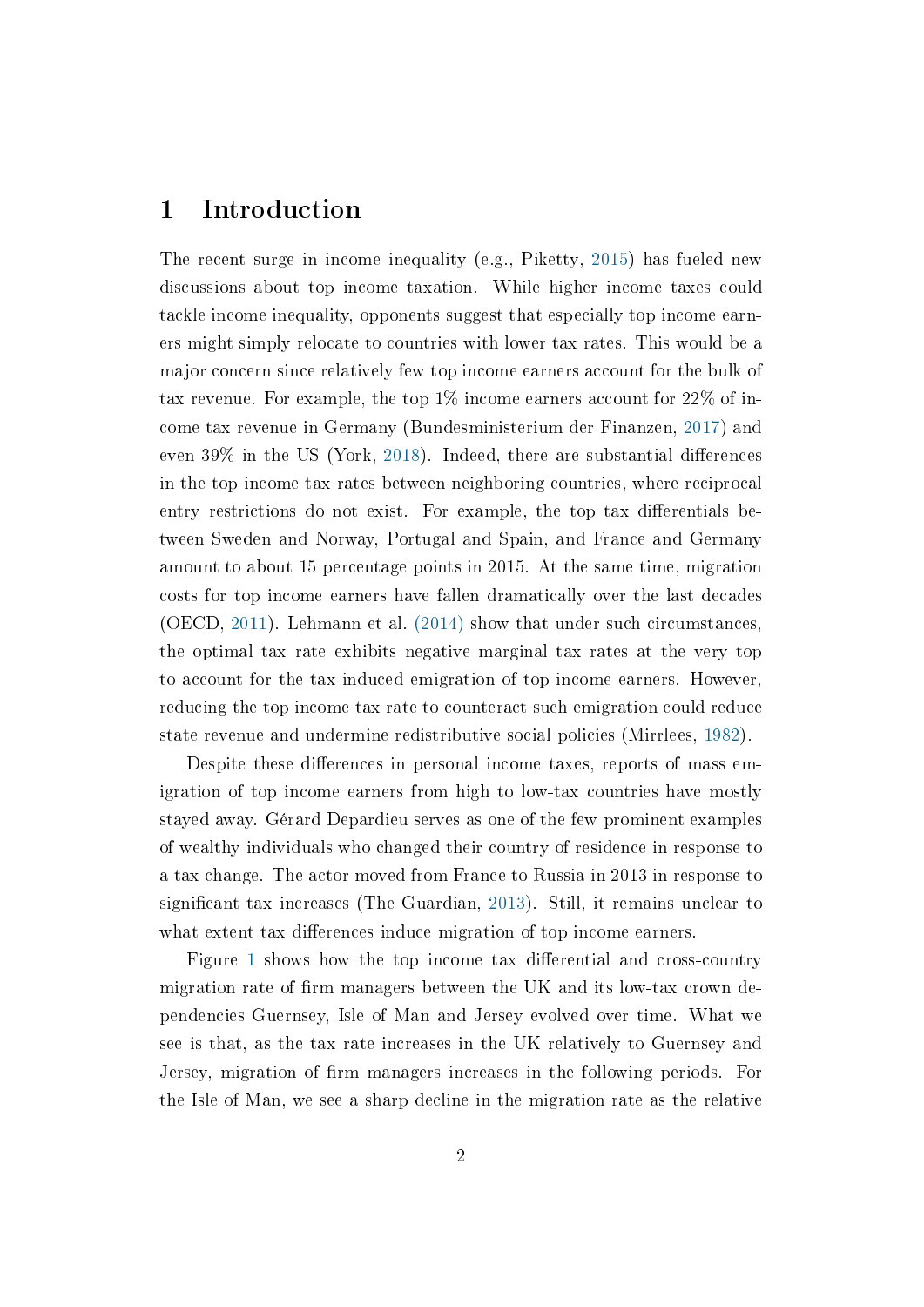tax rate decreased slightly. However, the figure does also suggest that there is a wide range of additional factors influencing the migration flow of firm managers and it remains unclear how much we can attribute to tax changes.

#### $-Figure 1$  $-Figure 1$  about here  $-$

While there is some earlier work on the topic (see, e.g., Kirchgässner and Pommerehne, [1996\)](#page-21-2), the effect of income taxes on the location decision of top income earners has only gained increased attention in recent years. Kleven, Landais, and Saez [\(2013\)](#page-21-3) use data on European football players and find the net-of-tax rate elasticity of the number of foreign players in football clubs to be close to one. Kleven, Landais, Saez, and Schultz [\(2014\)](#page-21-4) exploit the preferential foreigners' tax scheme in Denmark.<sup>[1](#page-3-0)</sup> They find very high migration elasticities of top income earners (between 1.5 and 2). Akcigit et al. [\(2016\),](#page-21-5) as well as Moretti and Wilson [\(2017\),](#page-22-5) use data on highly skilled individuals with, again, very similar results. While Akcigit et al. [\(2016\)](#page-21-5) use international data on inventors, Moretti and Wilson [\(2017\)](#page-22-5) look at the migration of star scientists within the US.

In contrast to these findings, Young et al. [\(2016\)](#page-22-6) track how millionaires in the US respond to millionaire taxes over a period of 13 years and do only find small effects. They propose a so-called "transitory millionaire" hypothesis which states that top income earners are highly mobile and in search for lower tax places, and an "elite embeddedness" hypothesis which suggests that top income earners are strongly tied to places where they achieved exceptional success. Their finding of a very small tax effect suggests that the second hypothesis is more relevant than the first.

This paper contributes to this literature in several ways. First, I base the analysis on a rich dataset called *BoardEx* that contains detailed information on firm managers. Analyzing the behavior of firm managers in the context of top income earners is highly relevant. As this paper will show, the average income of firm managers is not only a multiple of the average income covering all workers. Firm managers do also generate signicant amounts of capital

<span id="page-3-0"></span><sup>&</sup>lt;sup>1</sup>Under this scheme, top income earners are taxed at a preferential flat rate for up to three years.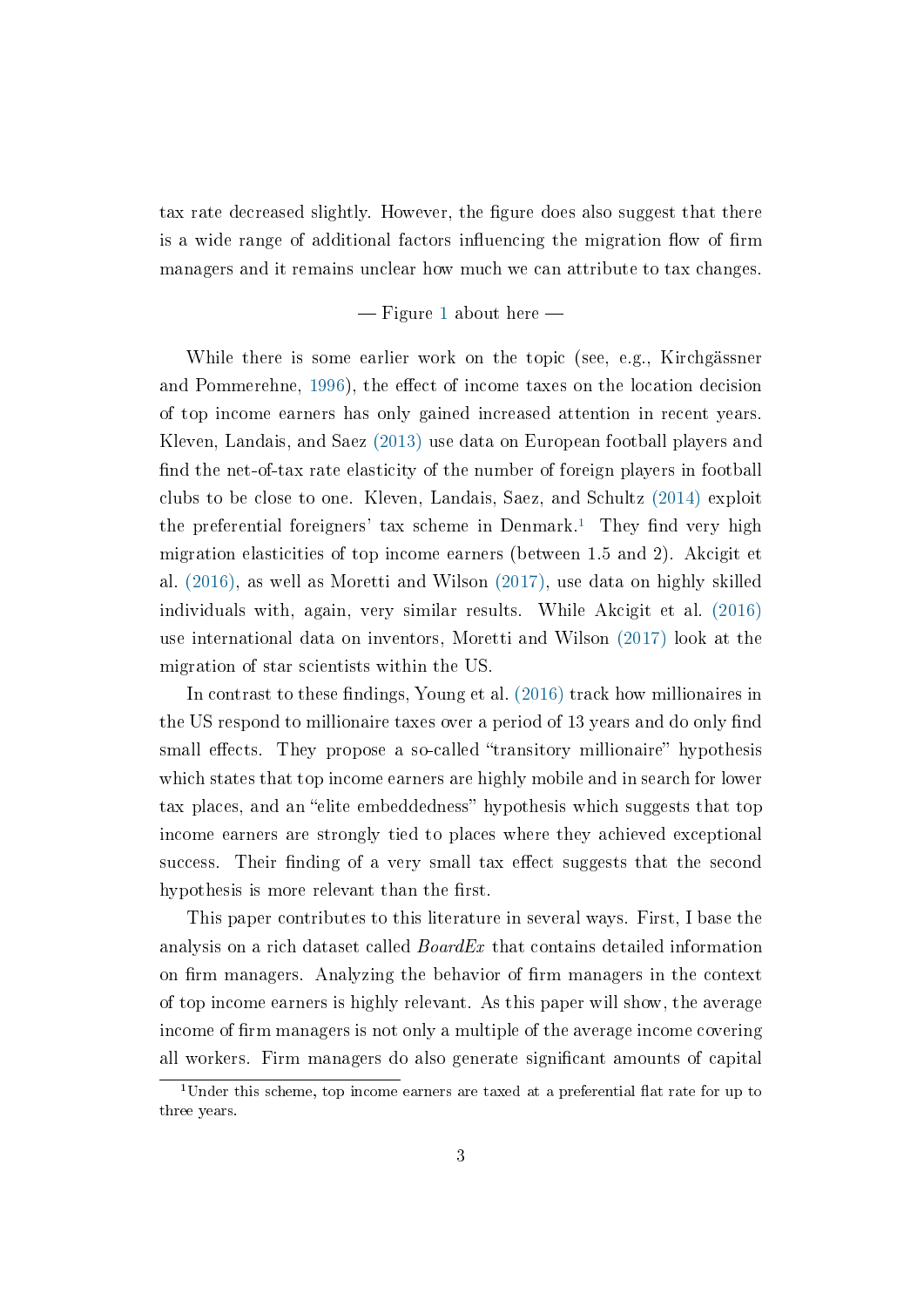income (e.g., dividends), which is a typical feature of top income earners (for an empirical analysis, see, e.g., Piketty and Zucman, [2014;](#page-22-7) Alvaredo et al., [2017\)](#page-21-6).

The second contribution is based on the novel income tax data which I take from Eklund and Wamser [\(2019\).](#page-21-7) This dataset includes tax rates for 165 different countries and covers, among others, taxes on earned income, interest, dividends, capital gains, and royalty income. While the size of the included countries is valuable by itself, the major advantage is based on the range of tax rates that are covered. Therewith, I am able to estimate the tax effect based on the entire range of income taxes, instead of only focusing on the earned income tax. This will increase the understanding of how top income earners respond to changes in the tax legislation.

Finally, this paper provides extensive summary statistics about the migration pattern of firm managers and how these are associated with changes in the personal income tax. Due to the panel structure of the paper, these are not only based on cross-sectional correlations but also on dynamic changes in the tax rates over time. Furthermore, the effect of income taxes on a manager's country location choice is estimated using different discrete choice models. Also, in one choice model specification, I allow for heterogeneous tax responses across managers because it is ex-ante unclear if all managers share the same distaste for income taxes.

The empirical analysis reveals a statistically significant negative effect of income taxes on the location choice of managers. This finding is robust to the inclusion of taxes on capital income. While the negative effect of income taxes on the location choice is signicant, other factors like nationality or distance between countries are found to be important as well.

The paper proceeds as follows: the next section describes the institutional backgrounds of income taxation and the effect of taxes on the location choice of top income earners. The data is presented in Section [3;](#page-8-0) Section [4](#page-14-0) provides an event study. Section [5](#page-15-0) discusses the econometric approach, which is followed by a presentation of the results in Section [6.](#page-16-0) Section [7](#page-19-0) concludes.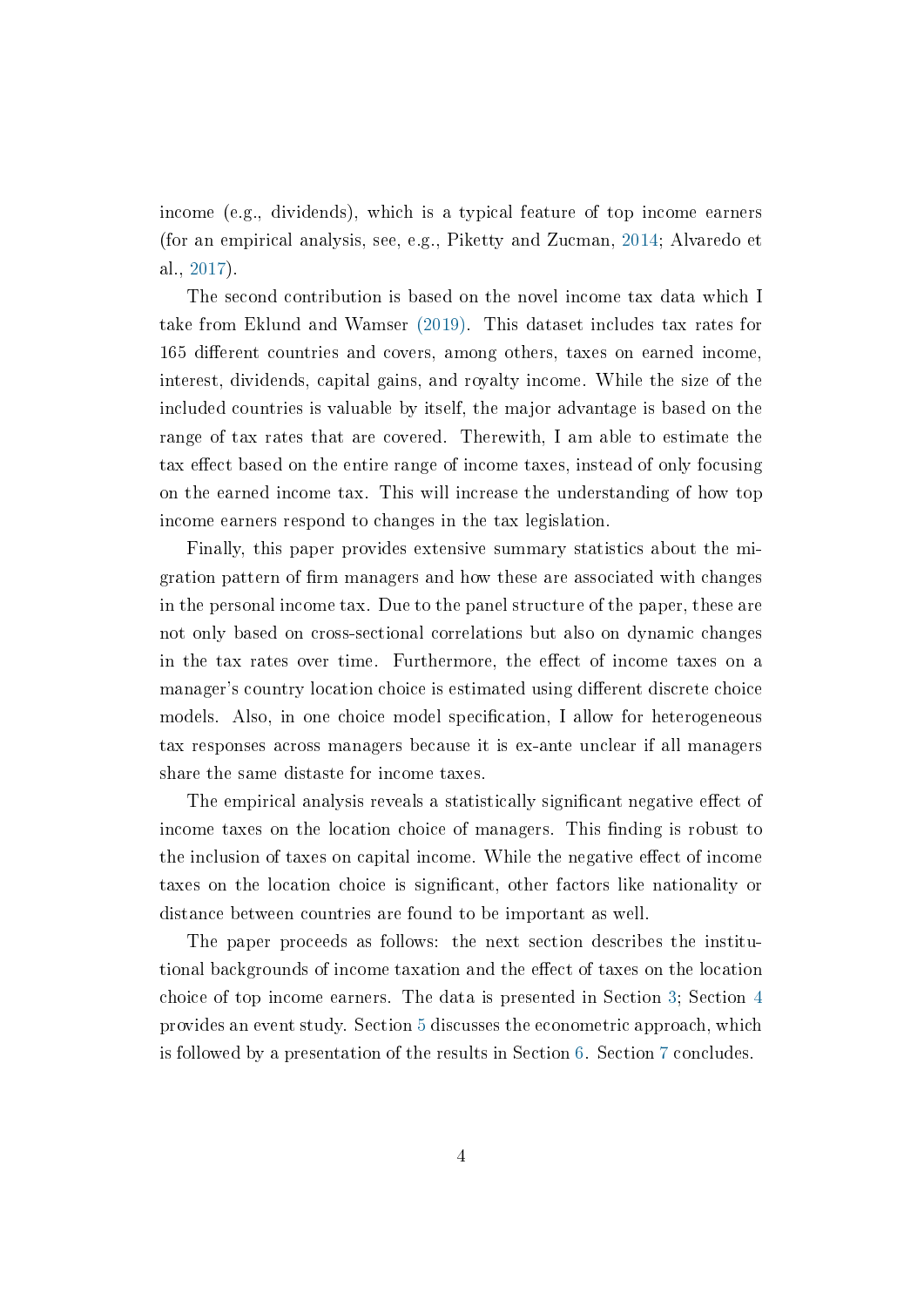### <span id="page-5-2"></span>2 The location decision of firm managers

The aim of this study is to provide further evidence on the effect of income taxes on the location decision of top income earners. This chapter outlines how income is taxed in most countries. Furthermore, it includes a stylized model on how taxes may influence firm managers' location decision.

Most countries tax income by means of a progressive tax schedule. While a certain amount of income is usually tax exempt, every additional unit of income is taxed at increasing marginal tax rates up to a certain upper bound. The largest marginal income tax rate, which I call top income tax rate  $(TITR)$ , is levied on every unit of income above this threshold, which I denote by TITRB.

In most countries, this threshold is very low which is why I expect top income earners to focus primarily on the  $TITR$ . However, I also provide specifications in my empirical analysis where I include the tax burden on income below the  $TITRB$  by measuring the average income tax rate  $(AITR)$ exactly at the TITRB.

Since taxes reduce disposable income, individuals might strategically choose their country of residence in order to lower their tax burden. This tax avoidance strategy seems to be especially present among top income earners (like firm managers), as they face a particularly high tax burden under a progressive tax regime. In this context, it is important to note that the mobility of top income earners has signicantly increased over the last years (OECD, [2011\)](#page-22-2). Hence, firm managers will find it easier to adjust their location decision in response to a tax change.

For illustrative reasons, consider the following stylized model on the location choice of firm managers. Assume a firm manager i with utility  $U_i$  resides in country  $j = 1, \ldots J$ .<sup>[2](#page-5-0)</sup> I postulate that

<span id="page-5-1"></span>
$$
U_{ij} = U_i(I_{ij}^N) \text{ with } \frac{\partial U_i}{\partial I_{ij}^N} > 0 \ \forall j. \tag{1}
$$

Here,  $I_{ij}^N$  indicates net income of firm manager i in country j with  $I_{ij}^N$  =  $2$ For notational simplicity, I omit the time index.

<span id="page-5-0"></span>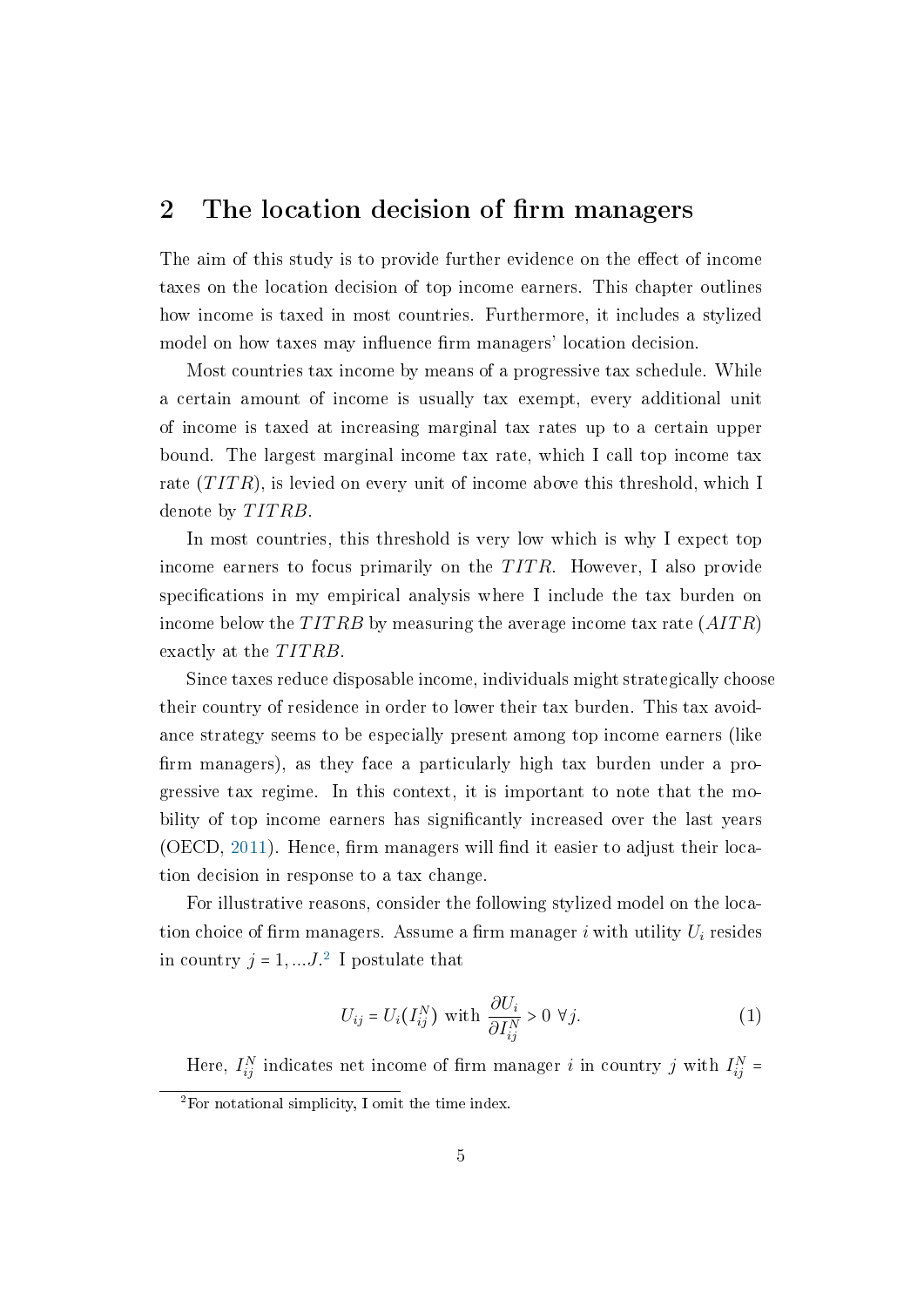$I_{ij}^G - T_j(I_{ij}^G)$  and  $\frac{\partial T_j}{\partial I_{ij}^G} > 0 \ \forall j$ , where  $I_{ij}^G$  denotes gross earnings of i and  $T_j(I_{ij}^G)$ the tax schedule in country  $i$ . Hence, firm managers ultimately care about their net income which is determined by gross income and the income tax schedule (as argued above,  $T_j(I_{ij}^G) \approx TITR_j \cdot I_{ij}^G$  for top income earners). Following Equation  $(1)$ , an increase in the tax burden of manager i leads to a direct loss in utility:

<span id="page-6-2"></span>
$$
\frac{\partial U_{ij}}{\partial T_j} = \frac{\partial U_{ij}}{\partial I_{ij}^N} \frac{\partial I_{ij}^N}{\partial T_j} = \frac{\partial U_{ij}}{\partial I_{ij}^N} (-1) < 0 \ \forall j. \tag{2}
$$

If a change in the tax rate leads to a situation where at least one country  $k = 1, \ldots J$  with  $k \neq j$  exists such that  $U_{ik} - U_{ij} > \delta_{ijk}$  with moving costs<sup>[3](#page-6-0)</sup>  $\delta_{ijk}$ , it will be optimal for firm manager  $i$  to leave the current country of residence  $j^{.4}$  $j^{.4}$  $j^{.4}$ 

It could be assumed that gross income  $I_{ij}^G$  is influenced by country-specific characteristics  $\Psi_j$  since these characteristics determine (among others) the economic success of firms:  $I_{ij}^G = I_{ij}^G(\Psi_j)$ . This assumption implies that firm managers do not necessarily leave the current home country if there exists a country with lower taxes since the characteristics of the home country might lead to extraordinary high income. Hence, countries might tax these excessive rents without provoking outflows of firm managers.

Note how I use gross income to introduce further country characteristics as determinants of firm managers' location choice. As country characteristics are assumed to be captured by gross income, managers ultimately only care about earnings in this simple setting. In the econometric analysis, however, I will include additional variables which control for country distances and the potential income of firm managers, among others. Since the income of managers is linked to the success of the firms they work for, I expect managers to prefer countries that also are optimal from the perspective of

<span id="page-6-0"></span><sup>3</sup>Moving costs may consist of monetary costs like airline tickets, or non-monetary costs like cultural and linguistic differences. Furthermore, the moving costs may consist of costs related to finding a new circle of friends or leaving cherished colleagues.

<span id="page-6-1"></span><sup>&</sup>lt;sup>4</sup>Note that in this simple model, it is assumed that solely differences in potential country-specific income determine the difference  $U_{ik} - U_{ij}$ . However, in the econometric analysis I include a large range of further country-specific characteristics that might influence the location choice of managers.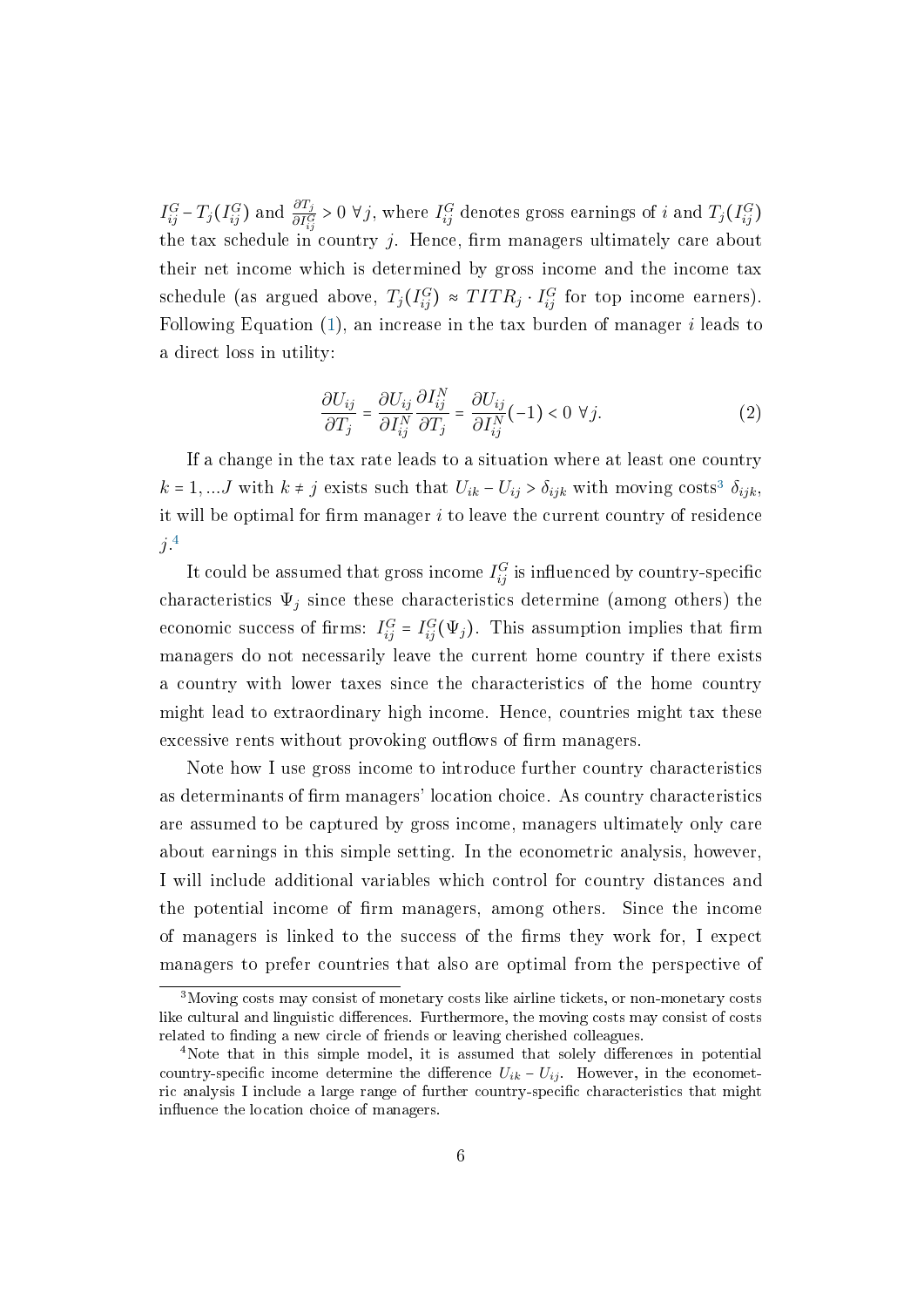firms. Therefore, I will use control variables mainly known from the literature on the location decision of firms. This reasoning is similar to the argument of Borjas [\(1989\)](#page-21-8) who argues that workers migrate to countries where their return on human capital is maximized.[5](#page-7-0)

In this context it is important to note that Ruf and Schmider [\(2018\)](#page-22-8) investigate the tax incidence of top income earners, using the same manager dataset as I do. They find that if the marginal top income tax rate is increased by 10 percentage points, gross income increases by  $11.57\%$ <sup>[6](#page-7-1)</sup> This finding suggests that the economic tax incidence on firm managers is smaller smaller than the economic tax burden as some parts of the tax burden are borne by the firms. As this most likely depends on firm- and managerspecific characteristics, this serves as a further rational for using the so-called "random-coefficient" model in the econometric analysis.

Following these results, we could model gross income as  $I_{ij}^G = I_{ij}^G(T_j)$  with  $\frac{\partial I_{ij}^G}{\partial T_j} > 0$ . If this relationship between gross income and income taxes would indeed be present, this could act as a counterweight to the negative effect of taxes on net income  $I_{ij}^N$ , as modeled in Equation [\(2\)](#page-6-2). The mechanical effect of an increase in income taxes  $T_j$  on net income  $I_{ij}^{N7}$  $I_{ij}^{N7}$  $I_{ij}^{N7}$  would partly be balanced by an increase in gross income  $I_{ij}^G$ . Under these circumstances, managers might be less responsive to tax changes.

To sum it up, it is ex-ante unclear if there is a tax effect on the location decision of firm managers. While taxes reduce firm managers' utility by mechanically reducing net income, a manager's gross income might increase in response to a tax increase because firms also bear parts of the tax burden. Since the positive effect of income taxes on gross income is larger for top income earners, as described in Ruf and Schmider  $(2018)$ , the total tax effect will therefore presumably be smaller in absolute terms for managers with a

<span id="page-7-0"></span> $5$ Also, note that anecdotal evidence suggests that top income earners are very cosmopolitan, heading for metropolises like London and Paris or beach-clubs in Florida during weekends. This reduces the effect of the country choice of employment on leisure activities.

<span id="page-7-1"></span> $6$ Note that this result does not imply overshifting since one unit is in percentage points while the other only is in percent.

<span id="page-7-2"></span><sup>&</sup>lt;sup>7</sup>Recall that  $I_{ij}^N = I_{ij}^G - T_j(I_{ij}^G)$ .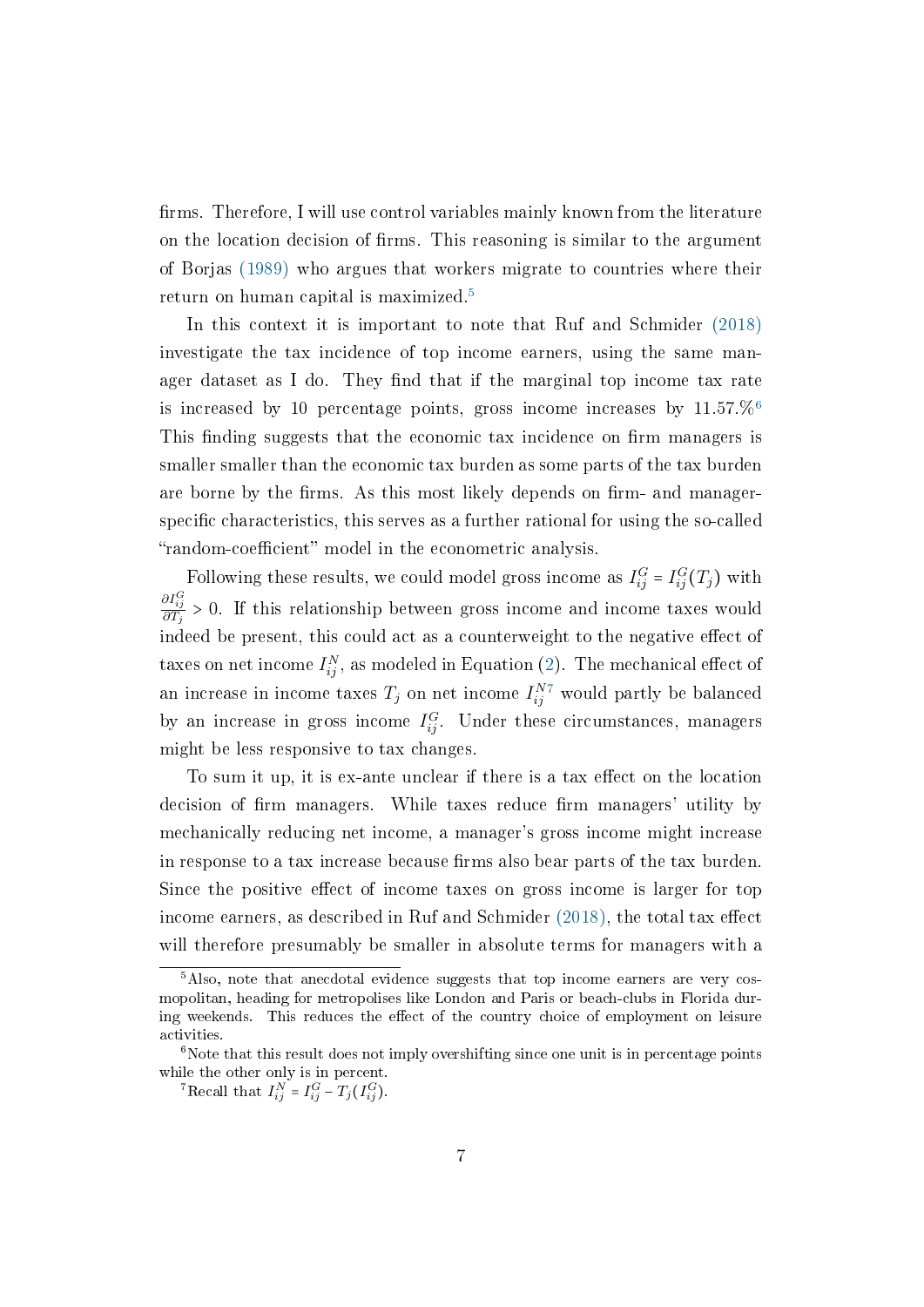larger income.

### <span id="page-8-0"></span>3 Data

The analysis of the effect of income taxes on the location choice of firm managers is based on the *BoardEx* dataset which includes information on listed companies in a large number of different countries. The data is supplied by the eponymous firm which provides business intelligence service on corporate governance and boardroom processes. I do not only observe detailed characteristics of firm managers in the data<sup>[8](#page-8-1)</sup> but also on the firm itself, like revenue or market capitalization. Personal income tax measures are taken from Eklund and Wamser  $(2019)$ . Furthermore, I use several country-specific control variables like GDP, population-weighted country distances, or indicators measuring the openness of a country, which I take from the World Bank, the Heritage Foundation and CEPII. A detailed description of the variables and their sources, as well as summary statistics, can be found in Tables [1](#page-23-0) and [2.](#page-25-0)

After combining all datasets, I end up with  $57,354$  different managers which I observe on average in 4.8 years over the eight years period between 2006 and 2013 (i.e., 276,405 manager-year observations). Most managers are male (90.11%), and the average age is 54.84 years. The youngest manager is 1[9](#page-8-2) and the oldest 103 years old.<sup>9</sup> I observe firms in 63 different countries (see Figure [2\)](#page-33-0), while the managers hold nationalities from 110 different countries.

> $-$  Table [1](#page-23-0) about here  $-$  Table [2](#page-25-0) about here  $-$

 $-$  Figure [2](#page-33-0) about here  $-$ 

<span id="page-8-1"></span> $8$ To be more specific, these firm managers are defined as board members and senior executives in the dataset.

<span id="page-8-2"></span><sup>9</sup>Note that in 2009, I observe a manager called Peter Redhead who is born 1995 and hence only 13 years old. However, according to further research, Peter Redhead is born 1965. Since the similarity of these both numbers makes a typo very likely, I do not include this observation.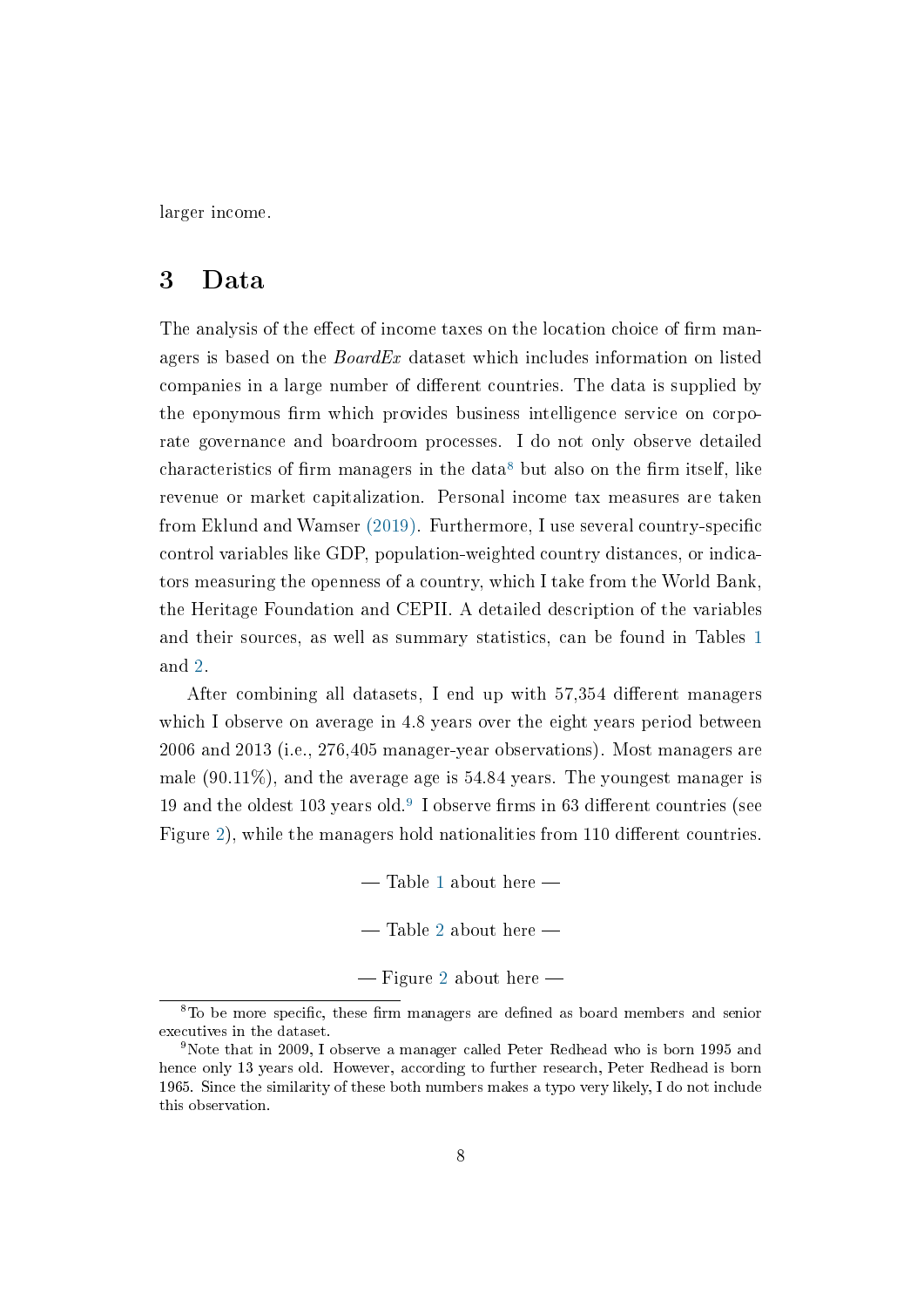As indicated in the introduction, I use data on firm managers to answer questions that are related to top income earners. The purpose of the following discussion is to present different statistics that firm managers indeed are top income earners. These statistics will also underline the introductory statements that capital incomes indeed are a key income source for top income earners.

The income measure  $(INCOME<sub>i</sub><sup>10</sup>)$  $(INCOME<sub>i</sub><sup>10</sup>)$  $(INCOME<sub>i</sub><sup>10</sup>)$  consists of four different components as provided by  $BoardEx$ : direct compensations<sup>[11](#page-9-1)</sup>, share-based com-pensations<sup>[12](#page-9-2)</sup>, defined contribution pension plans (DCP), and other compen-sations.<sup>[13](#page-9-3)</sup> Table [3](#page-26-0) provides summary statistics of the share of the different components of total income. Considering all firm managers, direct compensations make up two-thirds of total income on average while share-based compensations amount to a little bit more than a fourth. However, if I only include firm managers with income above USD 1 million, the proportion of share-based compensations increases to 51.1%, while the proportion of direct compensations falls to 41.54%. Hence, especially at the top, a substantial share of firm managers' income is capital income. These numbers are striking and provide strong evidence for why it is essential not only to consider ordinary income taxes on earned income but also taxes on capital income if the location decision of top income earners is to be estimated.

#### $-$  Table [3](#page-26-0) about here  $-$

Managers working in the US earn by far the highest wages, as indicated in Table [4.](#page-27-0) If firm managers are sorted by income in the year 2013, the first eight observations are all US-American. Georg L. Chapman from Health Care Reit Inc., the manager with the highest income, earned a total of USD 592 million. By contrast, the income of the top non-US manager (Robert W. Dudley from

<span id="page-9-0"></span> $10I$  express all monetary values in USD using exchange rates as of the first of June of the respective year.

<span id="page-9-2"></span><span id="page-9-1"></span> $11$ Cash based compensations like salary and bonus payments.

 $12$ Equity linked compensations like shares, options (estimated value using the Black-Scholes formula) and long-term incentive plans (LTIP). For the calculation, it is assumed that the manager receives the largest possible payment according to the LTIP.

<span id="page-9-3"></span> $13$ Other cash benefits like relocation costs and fringe benefits.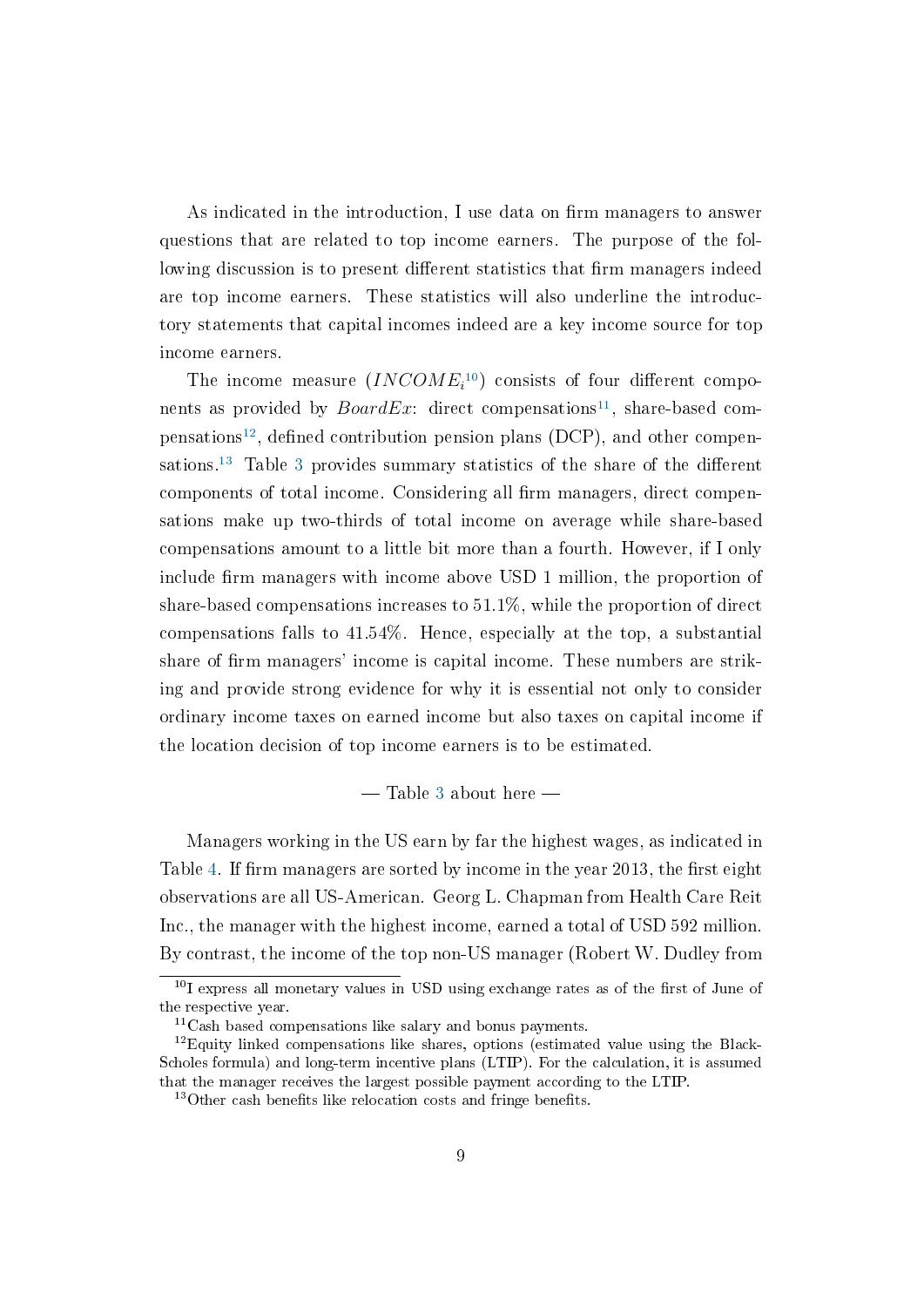BP Plc) is roughly a seventh of the income of George L. Chapman. As for the other managers at the top, total income consists practically only of sharebased compensations.

The average income of the managers in the US equals USD 1.19 million while it is equal to USD 0.48 million for non-US managers. For the OECD, the number is USD 0.77 million and for the EU USD 0.51 million. Compared to the EU, the average income is only slightly larger in the UK (USD 0.52 million). While the average income is USD 0.72 million in 2006 for all managers, it increased to USD 1.09 million in 2013. I find the largest average income in the tobacco (USD 1.52 million), aerospace and defense (USD 1.24 million) and food production and processing (USD 1.24 million) industries. While these numbers are impressive in itself, note that the average income in 2013 of all workers (thus, not only firm managers) amounted to USD 58,400 and USD 43,200 in the US and the UK, respectively (OECD, [2018\)](#page-22-9). Hence, firm managers earn on average 20 times as much as the average worker in the US.

Summarizing, I may conclude that firm managers indeed are top income earners with large compensation packages. Furthermore, the composition of firm managers' income, which includes large shares of capital income. suggests that firm managers are not only affected by earned income but also by capital income taxes. These findings are robust to different industries and regions of the world.

 $-$  Table [4](#page-27-0) about here  $-$ 

Next, I present some first key findings on the migration behavior of firm managers.

For the analysis of the number of cross-country moves, I only keep managers which I observe for more than one year. Furthermore, there are 10,822 managers which I observe multiple times in the same year since they hold positions in several firms. In these cases, I assume that the country of residence of the manager is the same as the country of the firm where the highest income is earned. Hence, I keep the observation with the highest income. This results in a total of 211,463 observations based on 46,887 managers. There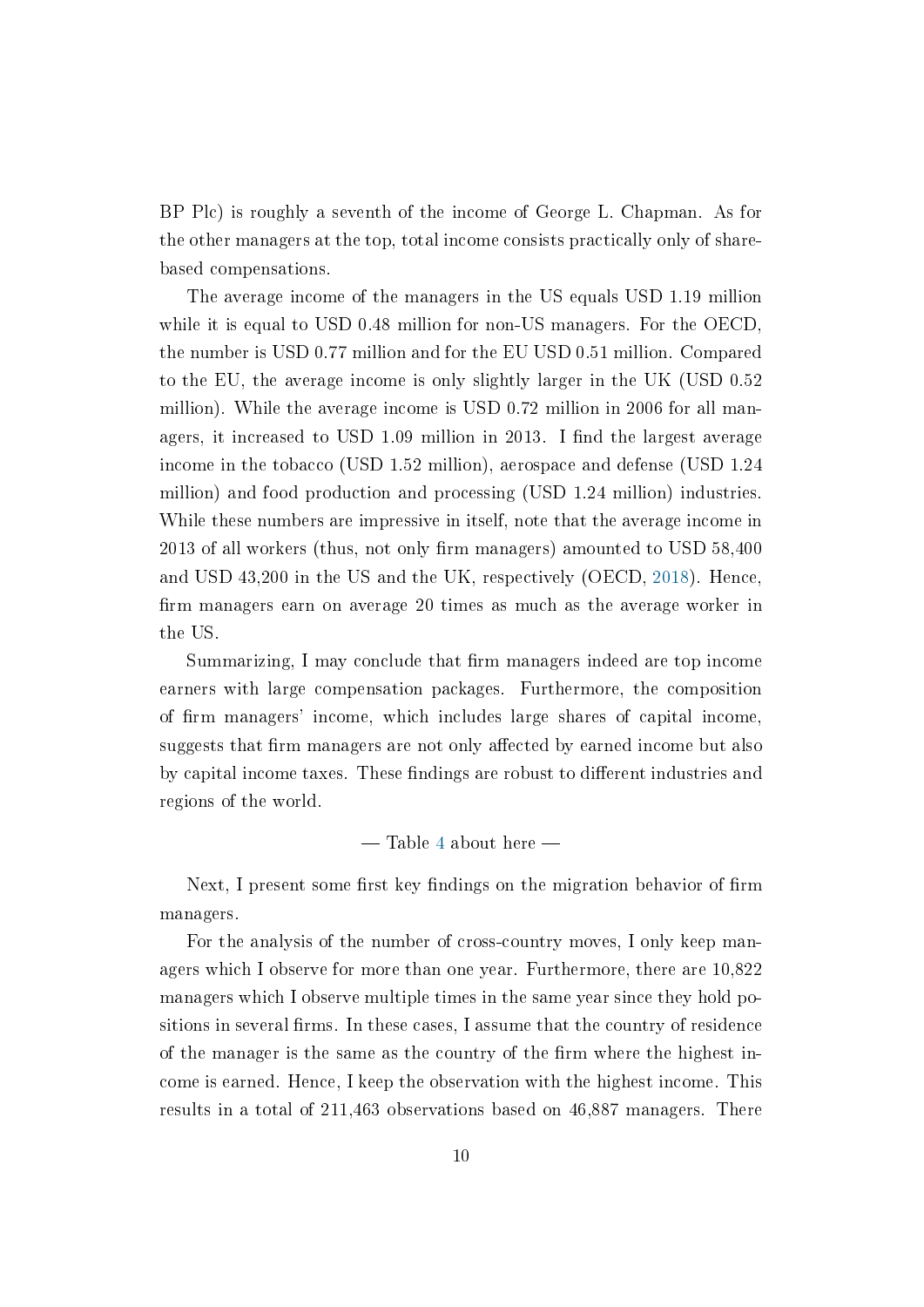are 3,169 transnational job changes in the dataset, based on 2,244 managers. Figure [3](#page-34-0) depicts the number of immigrants and emigrants per country.

#### $-$  Figure [3](#page-34-0) about here  $-$

The UK and the US are the largest source (803 and 581 exits) and destination (778 and 472 entries) countries. I observe the largest bilateral migration flows from the US to the UK as well as from the UK to the US, from the US to Ireland and from the UK to Guernsey. Several countries which often are referred to as tax havens appear in the top ten of the largest migration flows (the UK to Ireland, Isle of Man, as well as to Jersey).

While I expect that relocations of managers are mainly based on intrinsic motivations (like higher net income) and hence lead to a change of the firms where they work, one could also think of cases where managers are relocated within firms by request of the employer. If I would find such intra-firm relocations to be common in the data, this could pose a threat to the empirical analysis as the location choice is not primarily based on preferences of the manager. Therefore, I merge the manager dataset with the ORBIS dataset which is provided by Bureau van Dijk. Using the ORBIS dataset allows me to identify the global ultimate owner of firms, i.e., the last level of ownership which is not owned by a further firm. For illustrative reasons, assume a manager works for the automotive manufacturer Rolls Royce which is owned by the BMW Group. Further assume that the BMW Group owns a second automotive manufacturer called Mini which in turn owns John Cooper Works, a racing car manufacturer. If now the BMW Group decides that the skills of the manager working for Rolls Royce are needed in the firm John Cooper Works and therefore relocates the manager to this firm, ORBIS provides the information needed to identify this movement as intra-firm (due to the mutual global ultimate owner).

After merging the  $BoardEx$  and  $ORBIS$  datasets, 75\% (123,806) of the manager observations are successfully associated with a firm in  $ORBIS$ . Within this group, I observe the global ultimate owner in 14% (17,535) of the cases. Among all cross-country movements within this subgroup, not a single one is intra-firm (i.e., both firms involved did not share the same global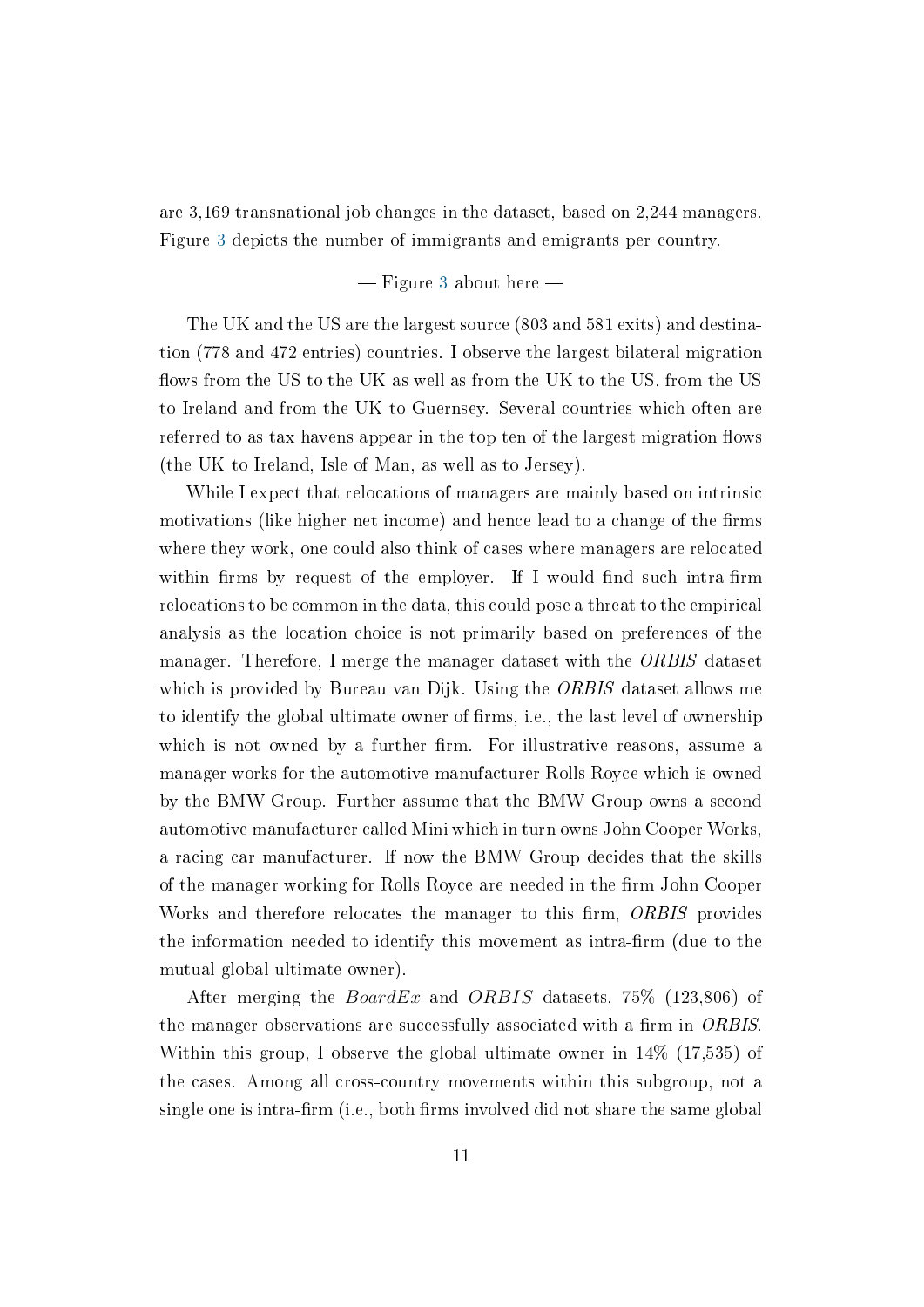ultimate owner). Hence, I may conclude that intra-firm relocations at least do not play a signicant role for rm managers. While I base this conclusion on a limited subsample, the striking result of zero intra-firm relocations in the subsample provides ample evidence that such relocations might rather be present below the management level.

The tax data includes the top marginal tax rates on income accruing from earned income  $(TITR<sub>i</sub>)$ , dividend income  $(DTR<sub>i</sub>)$ , capital gains  $(CGTR<sub>i</sub>)$ and interest income  $(ITR<sub>i</sub>)$ .<sup>[14](#page-12-0)</sup> These measures include uncapped social security contributions, where applicable.

On average, the countries in the dataset levy a  $TITR_i$  of 36.53%, the tax rates on capital income  $(DTR_j,\, CSTR_j,\, ITR_j,\, {\rm and}\, \, RTR_j)$  are considerably smaller (21.88%, 17.24%, 24.3%, and 24.42%, respectively). The average of all tax measures decreased between 2006 and 2013, as depicted in Table [5.](#page-28-0)

Over the sample period, I find not only large cross-country variations but also large within-country variations of the tax rates over the time dimension. Figure [4](#page-35-0) depicts how the tax rate evolved over time for a sample of countries.

> $-$  Table [5](#page-28-0) about here  $-$  Figure [4](#page-35-0) about here  $-$

Comparing the tax rate of firm managers before and after a movement. I find that managers experience for all tax rates, except the  $DTR_j,$  on average a reduction of about 1 percentage points after the move, the  $DTR_i$ increased only slightly by 0.1 percentage points. While this change in the tax rate is rather modest, I find that the average tax differential is less advantageous in the years before the movement (except for the  $ITR<sub>i</sub>$ ). For example, the  $TITR<sub>j</sub>$  would on average have been 0.74 percentage points larger in the destination country if the manager would have moved five years before the movement while it was 1.21 percentage points lower in the actual year of movement. I observe a slightly larger number of movements into tax jurisdictions with higher rather than lower rates.

<span id="page-12-0"></span><sup>&</sup>lt;sup>14</sup>Recall that I define all variables in Table [1.](#page-23-0) Here, the abbreviations refer to the top income tax rate  $(TITR<sub>j</sub>)$ , the dividend income tax rate  $(DTR<sub>j</sub>)$ , the capital gains tax rate  $(CGTR<sub>j</sub>)$  and the interest income tax rate  $(TTR<sub>j</sub>)$ .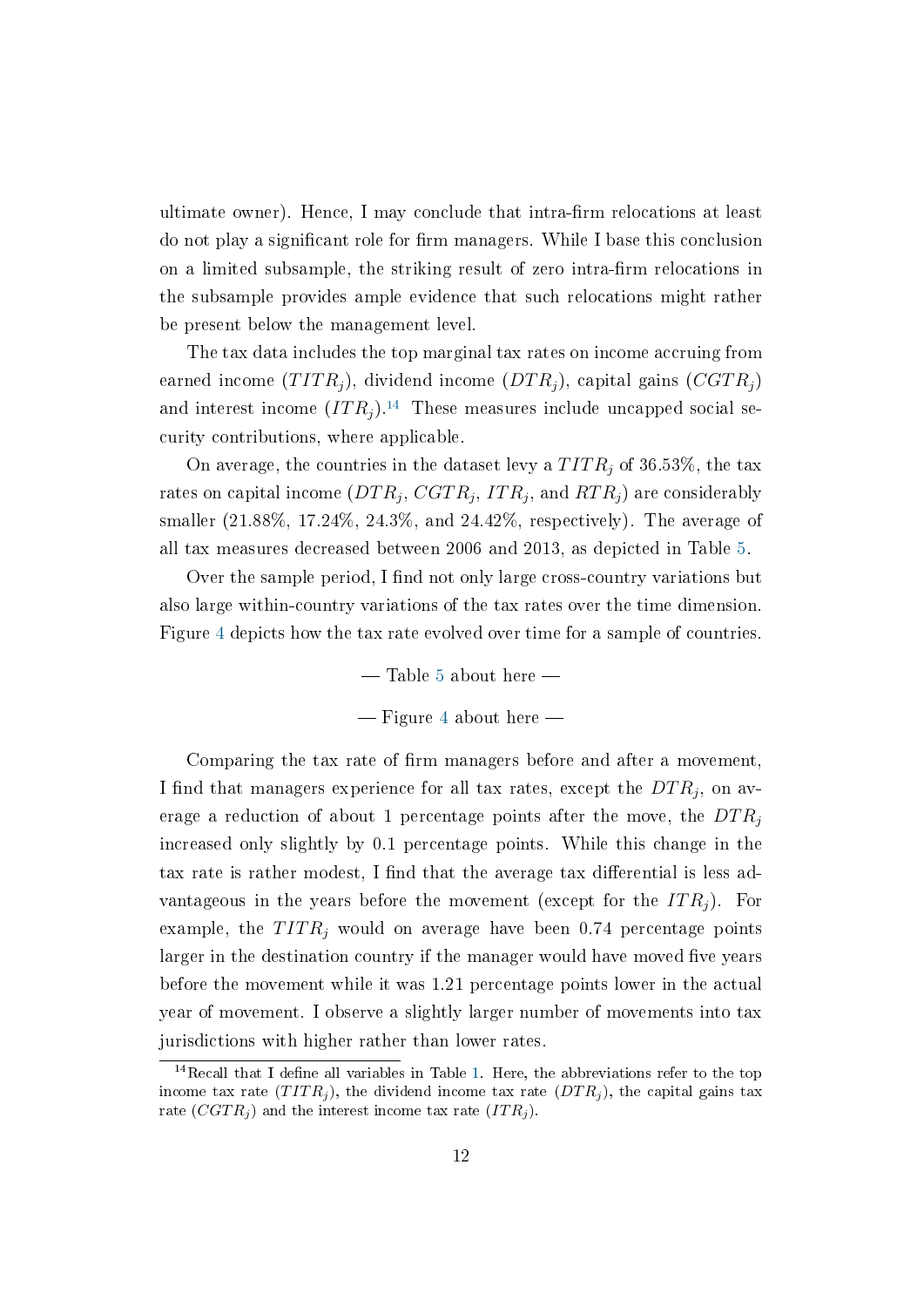Besides the different tax rates, I control for a variety of additional factors that might determine the location choice of firm managers in the empirical estimations. Since moving is costly, managers might prefer to stay in the current host country. Similarly, managers might prefer their country of nationality over other countries even if these countries have lower tax rates. To account for these patterns, I include the variables  $HOME_{ij}$  and  $HOMENAT_{ij}$  which indicate if the former country of residence is equal to the country that might be chosen in the next period (i.e., no movement) and if the potential country of residence is the manager's country of nationality.

Furthermore, I include the log of GDP per capita,  $lGDPPC_j$  to account for productivity. The log of GDP,  $lGDP_j$ , and GDP growth,  ${\it{GROWTH}_j},$ account for the size and dynamics of country  $j$ . The institutional framework in country  $j$  is controlled for by  $CORRUPT_j$  and  $PROPERTY_j$ , where a higher value indicates less corruption and stronger property rights.

To account for differences between the current country of residence  $j$  and the potential next country of residence, I include the following variables:  $\mathit{COLONY}_j$  indicates if the countries share a colonial past to control for cultural similarity,  $lDIST_j$  is the log population weighted distance.  $CONTIG_j$ and  $\mathit{COMLANG}_j$  indicate if the two countries share a common border or a common language, respectively.

Further country-specific controls are the average manager compensation  $(AVGINC_j)^{15}$  $(AVGINC_j)^{15}$  $(AVGINC_j)^{15}$ , aggregated firm assets  $(ASSETS_j)^{16}$  $(ASSETS_j)^{16}$  $(ASSETS_j)^{16}$  and a variable which indicates if worldwide income or only domestic income is taxed  $(TAXWW_i)$ . The choice of control variables largely follows the literature on the location choice of firms, as discussed in section [2.](#page-5-2)

Recall that I provide descriptions and the sources, as well as summary statistics of all variables in Tables [1](#page-23-0) and [2.](#page-25-0)

<span id="page-13-0"></span> $15AVGINC<sub>j</sub>$  is calculated as the country-specific average manager income in the BordeEx dataset.

<span id="page-13-1"></span> $^{16}ASSETS_i$  is calculated as the aggregated firm assets.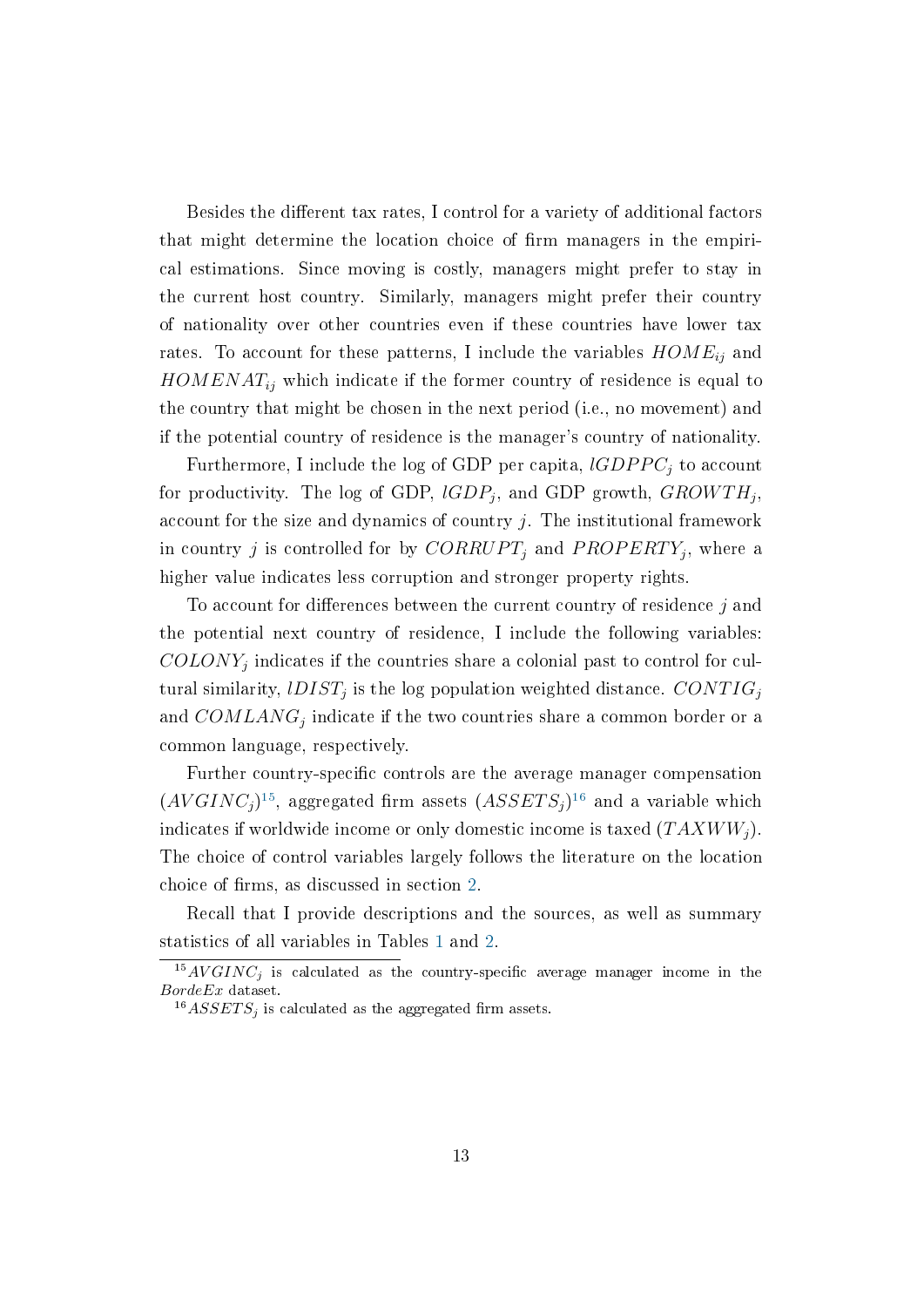### <span id="page-14-0"></span>4 Event study

As a first piece of evidence, I present an event study to examine the timing of the effect of a tax change on the location decision of firm managers. I follow the methodology of Simon [\(2016\)](#page-22-10) which also has been used recently by Fuest et al. [\(2018\).](#page-21-9) The main idea is to use a vector  $\sum_{m=-M}^{M} e_m$  of dichotomous indicators which indicate if a reform happened  $m$  periods before or after the current period. Furthermore, the same control variables as in the estimations of the discrete choice models (as discussed in Section [6\)](#page-16-0) are included. I am mainly interested in the question if managers potentially anticipate tax changes and hence relocate before tax reforms take effect. For example, managers could in principle anticipate an increase in the tax rate due to proposals of the government to increase the tax rate some years later. Alternatively, managers might need some adjustment time such that we would mainly observe movements after tax reforms.

Figure [5](#page-36-0) presents the results of the event study. The left-hand side panel depicts the results of a decrease in the  $TITR<sub>j</sub>$  on the probability to move. While I would expect a negative effect, I virtually do not find any significant effect at all, neither before nor after a reform. The same is true for the righthand side panel where I would expect a positive effect in response to a tax increase. While I find some positive and statistically significant effects here. they are still vanishingly low. These effects are located in the period of the tax change and the second period after the tax change<sup>[17](#page-14-1)</sup>.

#### $-Figure 5 about here -Figure 5 about here -Figure 5 about here -$

These results remain tiny and mostly insignificant if I require the tax change to exceed, among others, 1 or 5 percentage points to be counted as a reform, or if I adjust the number of time dummies  $e_m$  before and after the reform. If I consider the other tax rates  $(DTR_j, \; CSTR_j, \; ITR_j),$  the size of the estimated coefficients are of a negligible size or even statistically

<span id="page-14-1"></span> $17$ Note that in the discrete choice models (discussed subsequently), I identify the effect that is located in the period of the tax change.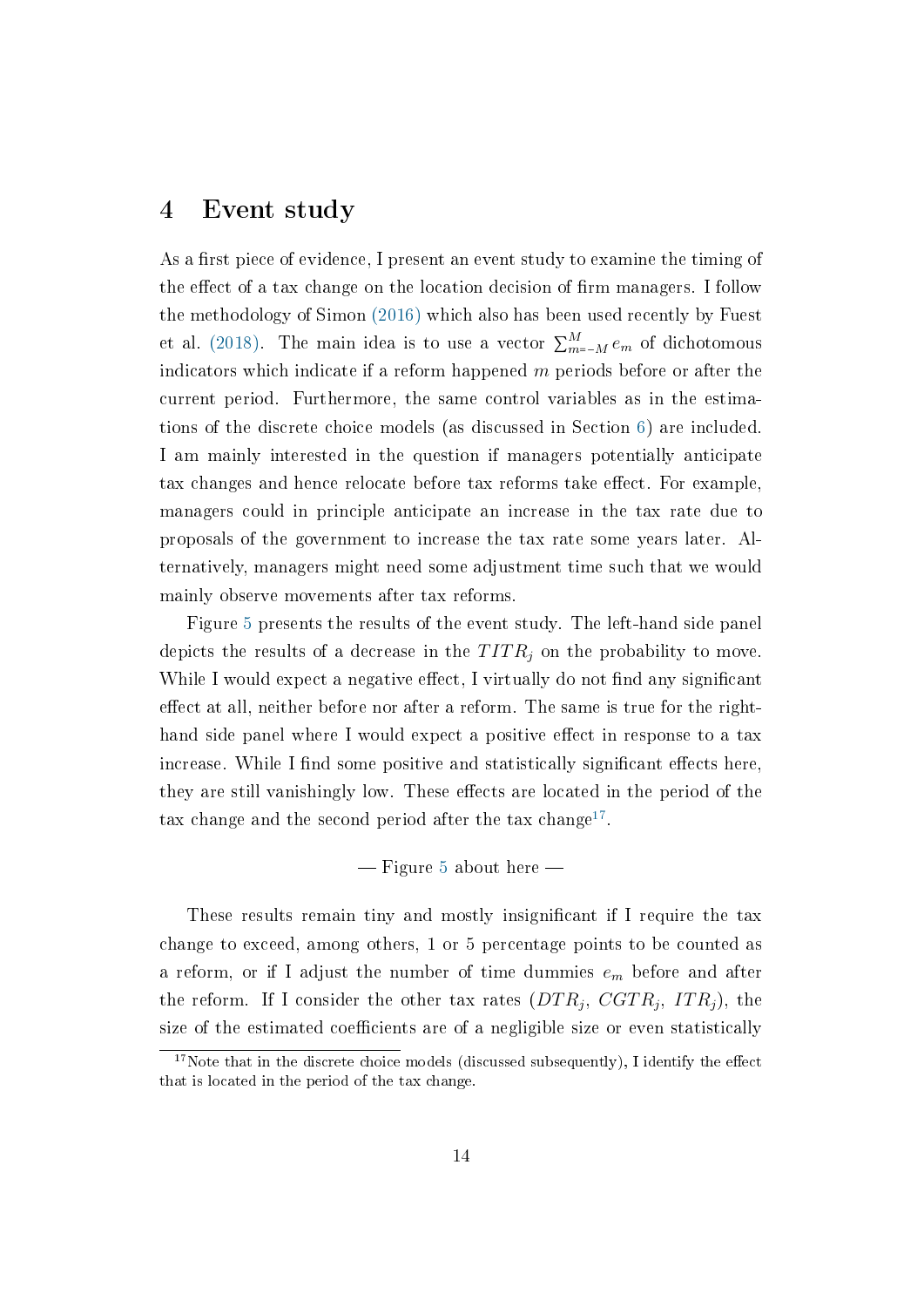insignificant as well. These first results hint at a, at most, minor effect of tax changes on the location decision of managers.

While the event study provides first evidence on the effect of taxes on the location choice of firm managers, I will consider the effect in greater detail using discrete choice models. These methods are introduced an discussed in the following.

### <span id="page-15-0"></span>5 Econometric approach

In order to model the discrete location choice of firm managers, I employ a model from the class of discrete choice models for the analysis. Since it is ex-ante very likely to expect heterogeneous tax responses, depending on manager- and firm-specific characteristics, I resort to the mixed logit model. which is also known as the "random coefficient" model. In particular, it is reasonable to expect heterogeneity in the distaste for taxes among managers. The main idea is to allow for individual-specific parameters: Instead of estimating one single parameter, it is assumed that the parameters follow a specific distribution. The mixed logit model then estimates the defining parameters of this distribution (e.g., for the case of the normal distribution, these parameters would be the mean and the standard deviation). See Train [\(2009\)](#page-22-11) for a more in-depth discussion, Greene and Hensher [\(2003\)](#page-21-10) provide a review of the mixed logit model.

Also note that if heterogeneous tax responses would be present, the assumption of independence of irrelevant alternatives  $(IIA<sup>18</sup>)$  $(IIA<sup>18</sup>)$  $(IIA<sup>18</sup>)$  would be violated. which is crucial for the often used conditional logit model, but not for the mixed logit model<sup>[19](#page-15-2)</sup>. Since the dataset is large, the computational requirements for the mixed logit model are immense. Therefore, where the results of

<span id="page-15-1"></span><sup>&</sup>lt;sup>18</sup>In short, it states that if a certain alternative is chosen among a set S of different alternatives, this alternative also has to be chosen in the set of alternatives A if A is a subset of S. In other words, if non-chosen alternatives are added or removed from the choice set, this may not change the choice decision of the individual (see, e.g., Ray, [1973;](#page-22-12) Wooldridge, [2010\)](#page-22-13).

<span id="page-15-2"></span><sup>&</sup>lt;sup>19</sup>Note also that the mixed logit model is a fully general model, i.e. it nests the conditional logit model.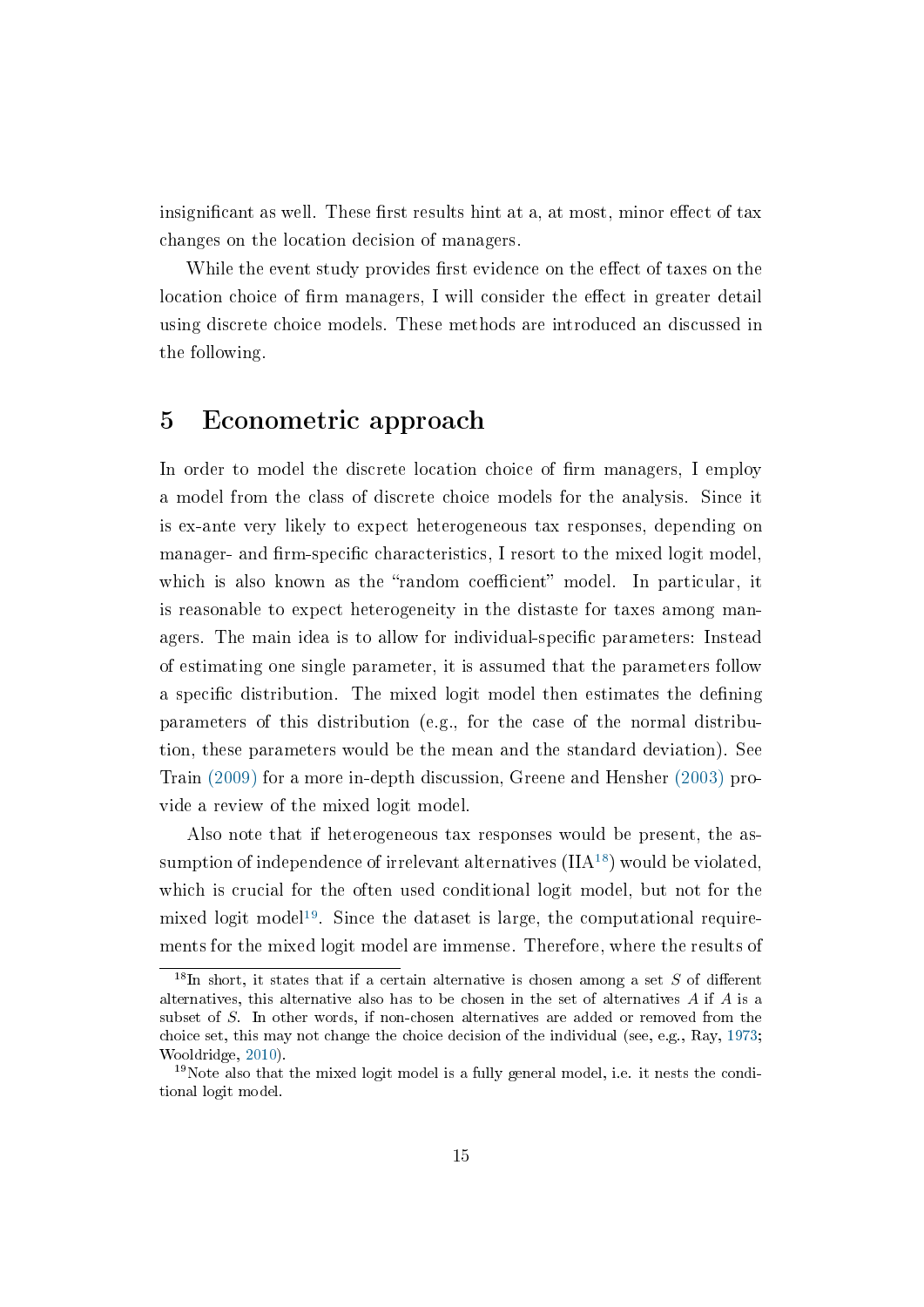the mixed logit provide evidence against heterogeneity, I return to the much simpler conditional logit model to test further specifications, since the mixed logit does not provide any further advantages over the conditional logit model in this context, and evidence against heterogeneity implies evidence in favor of the IIA assumption (Train, [2009\)](#page-22-11).

Importantly, the mixed logit model does also account for the time dimension of the dataset. More specifically, I observe several choices of the same manager, these choices are thus not independent. This problem is solved in the mixed logit model by the individual-specific parameters which capture the common effect among choices from the same individual.

### <span id="page-16-0"></span>6 Results

This section presents the results of the choice models in the first part. This is followed by back-of-the-envelope calculations and the results of the robustness checks.

#### 6.1 Results discrete choice models

The results of the mixed logit estimation are depicted in Table [6.](#page-29-0) As discussed above, I allow for individual-specific parameters of the  $TITR_{j}.$  The mean and standard deviation of the estimated normal distribution of the parameter of the  $TITR<sub>i</sub>$  are reported at the bottom of the table. As expected, I find a negative and highly significant effect of the  $TITR<sub>i</sub>$  on the probability of firm managers to locate in a specific country. However, looking at the estimated standard deviation, we see that it is very small relative to the mean value and, furthermore, it is highly insignificant.<sup>[20](#page-16-1)</sup> This result suggests that the distribution of the tax parameter is almost degenerate and that the manager-specific tax-parameters are not significantly different from each other. This is a first important and interesting result as it implies that

<span id="page-16-1"></span> $20$ Note that, due to technical reasons, the standard deviation is reported to be negative. However, the sign should be assumed to be positive when interpreting this parameter.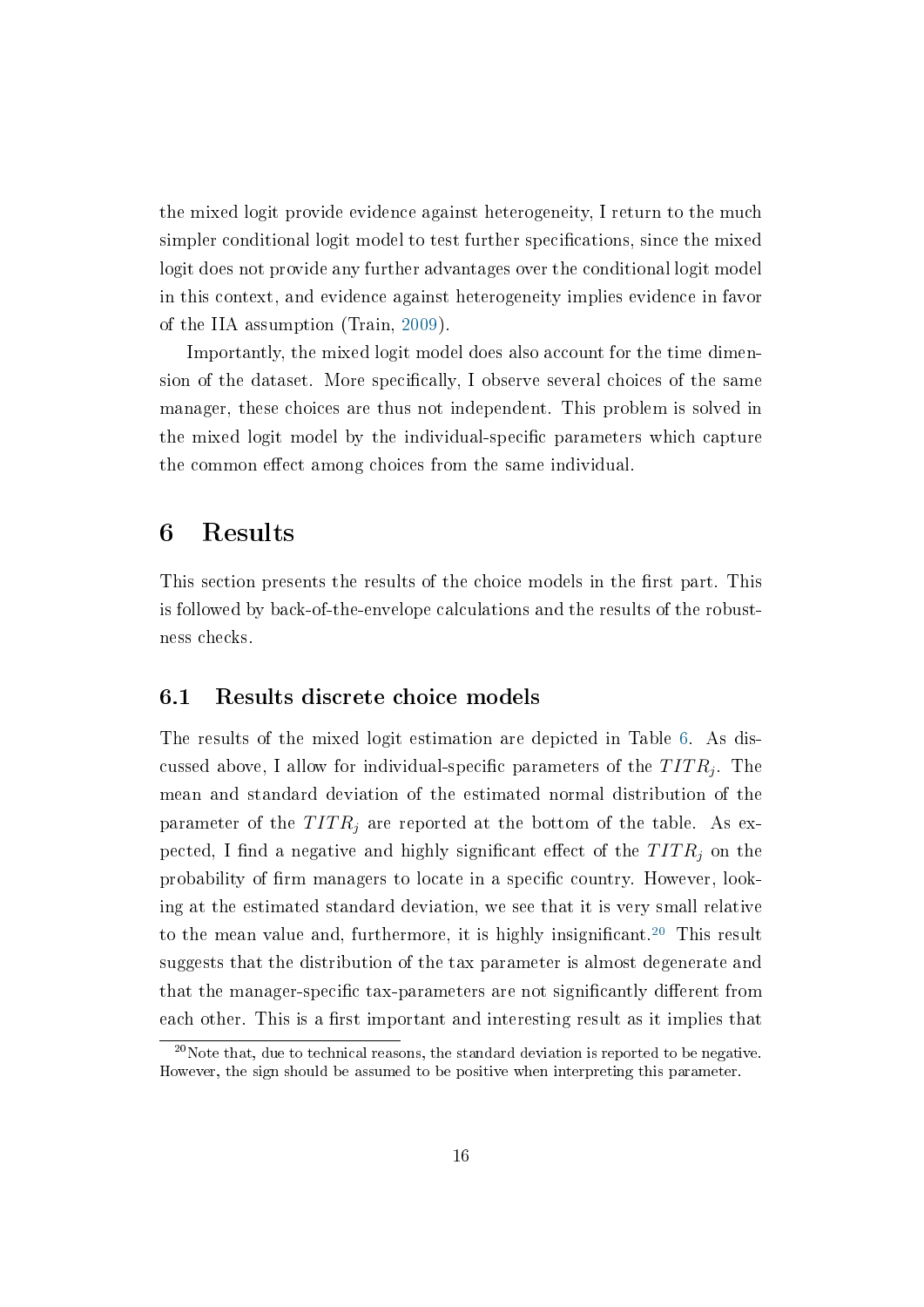there is no evidence in favor of heterogeneous tax-responses along managerand firm-specific characteristics.

As argued above, I therefore resort to the much simpler conditional logit model in the next specifications where I compare the effect of the different income taxes, since there is no additional advantage of the mixed logit model over the conditional logit model in this context.

 $-$  Table [6](#page-29-0) about here  $-$ 

 $-$  Table [7](#page-30-0) about here  $-$ 

I report the results of the conditional logit model estimations with the different tax rates in Table [7.](#page-30-0) All income taxes exhibit negative effects on the location probability of firm managers. This effect is highly significant for the  $TITR_j$ ,  $CGTR_j$ , and  $RTR_j$  but insignificant for the  $DTR_j$  and  $ITR_j$ . The result of the  $TITR_j$  implies an elasticity of about 0.1 for an average country with a  $TITR$  of 30%. Hence, if countries increase taxes on earned and royalty income, as well as on capital gains, the probability of managers to locate there decreases. As it may be expected, larger  $lGDP_j$  and  $lGDPPC_j$ increase the location probability, while the effect of  ${GROWTH_j}$  is small and barely significant (it is negative, though). The estimates of  $HOME_{ij}$ are signicantly positive which suggests that managers prefer to stay in the country where they already lived in the period before, i.e., that managers are not perfectly mobile and experience relocation costs. Similarly, the results of  $HOMENAT_{ij}$  show that managers prefer their country of nationality over other countries, ceteris paribus. The effect of the  $AVGINV_{j}$  is very small and barely significant. There is no significant effect on the location probability if a country shares a common border with the country where the manager resides hitherto. In contrast, similar languages or a common colonial history have positive and significant effects on the probability of managers to immigrate. Sensibly, a larger distance between countries reduces signicantly the probability to relocate.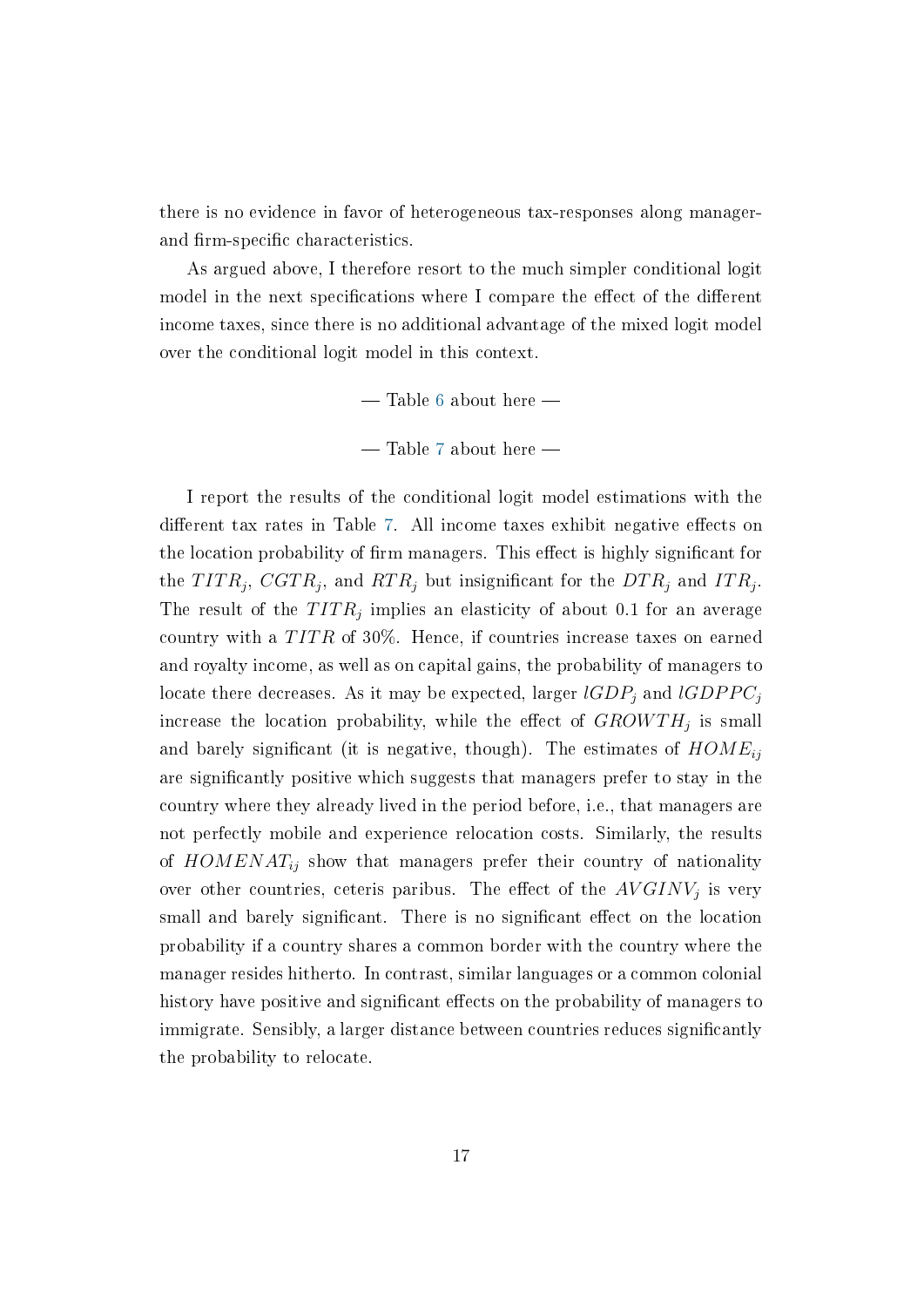#### 6.2 Robustness checks

This section provides some robustness checks; the results are presented in Table [8.](#page-31-0) In a first step, I restrict the analysis to firm managers that are employed at large firms in terms of market capitalization (market capitalization larger than USD 100 million, column (1)) or revenue (revenue larger than USD 50 million, column (2)). While the effect of the  $TITR_i$  remains negative, it is now insignificant. As discussed above, firms are expected to bear a large part of the economic tax burden. Since larger firms might be in a more intense competition for firm managers because they demand higher skill levels and compete to a higher degree for managers in an international context, these firms might be willing to bear a larger share of the tax burden. Hence, I expect managers in these firms to care even less for income taxes, which is in line with what the results suggest.

#### $-$  Table [8](#page-31-0) about here  $-$

In column (3), I include the  $TITR_j$  and the  $DTR_j$  simultaneously. Here, only the  $TITR<sub>j</sub>$  is significant which suggests that the tax rate on earned income is more important compared to the tax on dividend income. Because I have shown above that managers earn a substantive share of their total income with equity-based compensation, this might be puzzling. However, if managers retain their dividend payments for reinvestment, under certain conditions, their income may subsequently be taxes with the  $CGTR_j$ . Since this tax usually is lower than the  $DTR_j$ , firm managers might be more sensitive to the  $CGTR_j$ . Column (4) explores this by including both taxes (i.e., the  $CGTR_j$  and the  $DTR_j$ ). Consistently, the coefficient of the  $CGTR_j$  is much more negative (and highly significant) compared to the  $DTR_j$ . Note that in a specification where the  $TITR_j$  and the  $CGTR_j$  are included jointly, both tax rates are significantly negative.

As discussed in Section [2,](#page-5-2) I do not expect the tax rate which applies to incomes below the  $TITRB<sub>i</sub>$  to play a significant role for top income earners  $(i.e., no effect of the progressively of the tax schedule).$  I test this presumption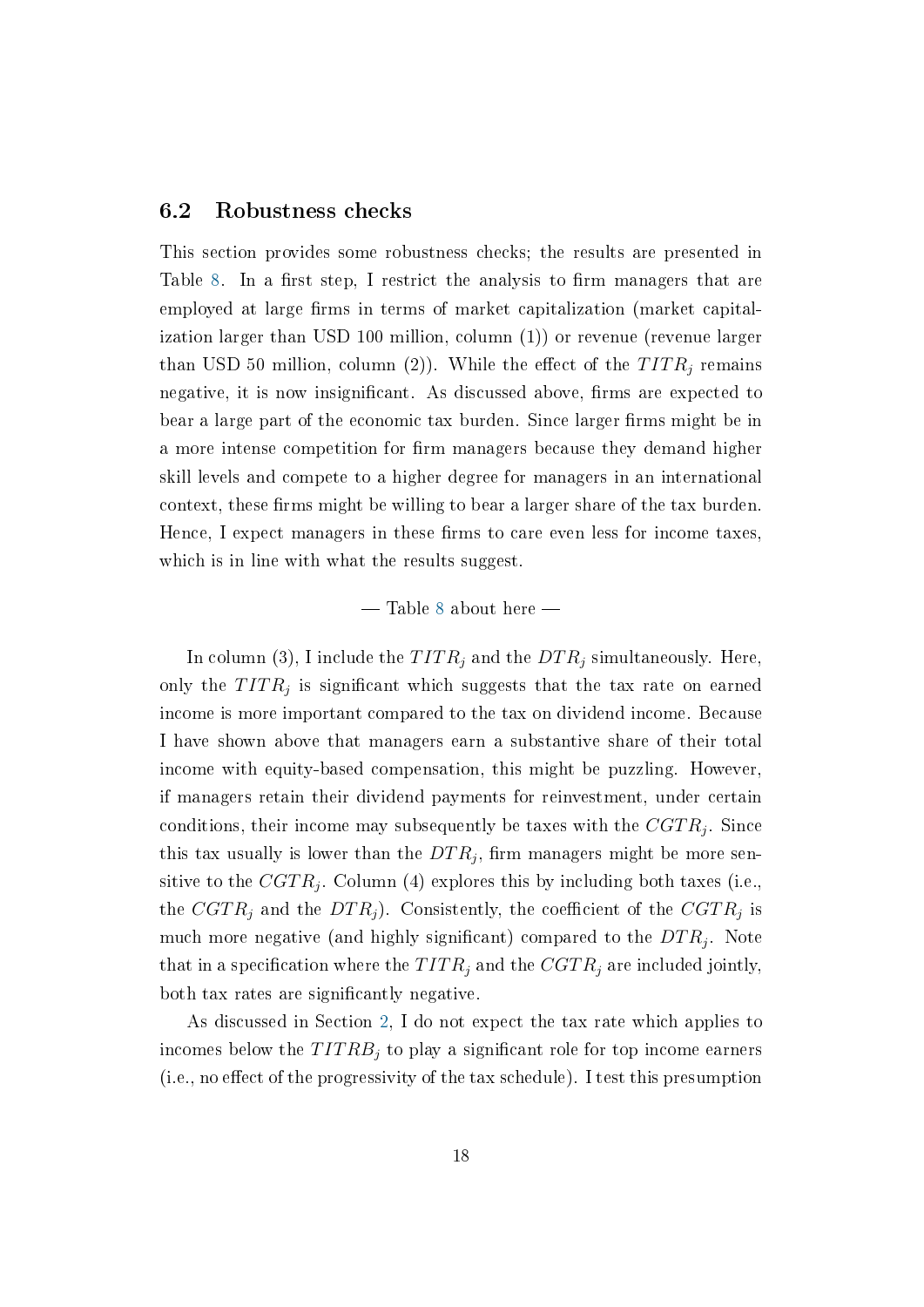by including the average income tax rate below the  $TITRB<sub>j</sub> (AITR<sub>j</sub>)<sup>21</sup>$  $TITRB<sub>j</sub> (AITR<sub>j</sub>)<sup>21</sup>$  $TITRB<sub>j</sub> (AITR<sub>j</sub>)<sup>21</sup>$ Column (5) provides the results. They suggest that the  $AITR<sub>j</sub>$  does not play a significant role in the location decision of firm managers. As the  $TITR_{j}$  in most cases already steps in for incomes at intermediate levels, it is not surprising to find insignificant results for the  $AITR<sub>j</sub>$  when we look at top income earners, as it reflects characteristics of the lower part of the tax schedule.

## <span id="page-19-0"></span>7 Conclusion

This study analyzes how income taxes influence the location decision of top income earners and may be summarized as follows: First, the analysis is based on panel data that includes firm managers and different income tax rates for a wide range of different countries. The data shows that firm managers easily belong to the group of top income earners, not only due to their large earned incomes, but also because they generate large amounts of capital incomes.

Second, based on summary statistics and different estimation methods. I find that there is indeed a negative effect of taxes on the probability of firm managers to choose a specific country. Third, I do not only observe vibrant migration flows between high and low-tax countries, but I do also find negative and significant tax effects using different discrete choice models. This effect is not only negative for earned income taxes but also for different capital income taxes. Furthermore, the results suggest that all firm managers share the same degree of distaste for higher income taxes.

Three important implications follow directly from these results. Proposals to raise top income taxes to reduce income inequality are often dismissed on the grounds that this would lead to an increase in the emigration rate of top income earners. As they contribute a large share of total tax revenue, higher taxes could in effect lead to a decrease in transfers available for lower income earners. While the results of this study support the hypothesis of a

<span id="page-19-1"></span><sup>21</sup>As already discussed, I calculate the tax rate which applies exactly at the point where the top income tax rate  $(TITR<sub>i</sub>)$  steps in, i.e., I calculate the tax rate at the point  $TITRB<sub>j</sub>$ .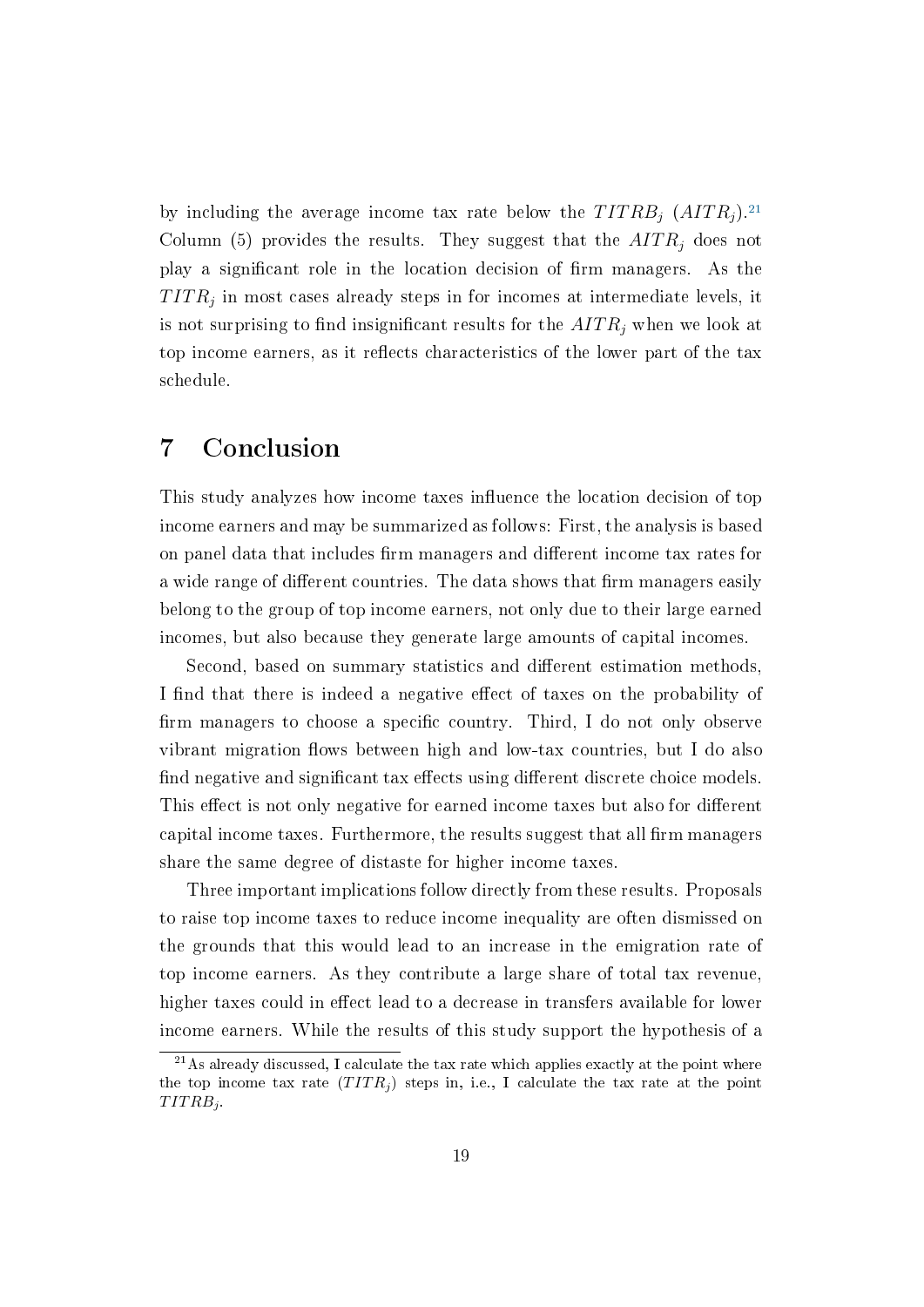negative effect of higher taxes on the location choice probability, they also suggest that this effect is relatively small, though (at least for intermediate tax changes where the elasticity equals about 0.1). Therewith, this study sheds more light on the potential cost a government has to bear if it decides to counteract income inequality by an increase in income taxes.

Moreover, the results show that capital income taxes indeed determine the location choice of firm managers significantly. While the debate has so far mainly been centered around taxes on earned income, this study underlines that all income taxes should be looked at if top income earners are considered.

Finally, the findings suggest that countries compete for top income earners since firm managers are sensitive to changes in the tax rates. Indeed, several countries have already implemented advantageous tax legislation which aims at attracting foreign high-skilled workers. These include tax allowances or relatively low at taxes. As income taxes constitute the most important source of tax revenue, countries could prevent this tax competition induced reduction in top income taxes by starting to agree upon minimum standards concerning income taxation. While there have been many efforts to implement minimum standards in the context of corporate taxation (e.g., the BEPS initiative of the OECD), this has been mostly neglected in the case of income taxes until today.

However, there are several limitations of this study which could be improved by future research. Obviously, the group of top income earners does not only consist of firm managers. Assembling data on other groups would undoubtedly increase our understanding of the behavior of top income earners altogether.

Also, information on the location of the wealth of top income earners would be advantageous. If the residence of the top income earner and the country where the top income earner's wealth is located are in different countries, this could be easily exploited to reduce income taxes by means of countries like Malta where corresponding loopholes exist in the tax legislation. As this could pose a threat to the identification strategy of this paper, gaining more insights on this issue would constitute a large benefit.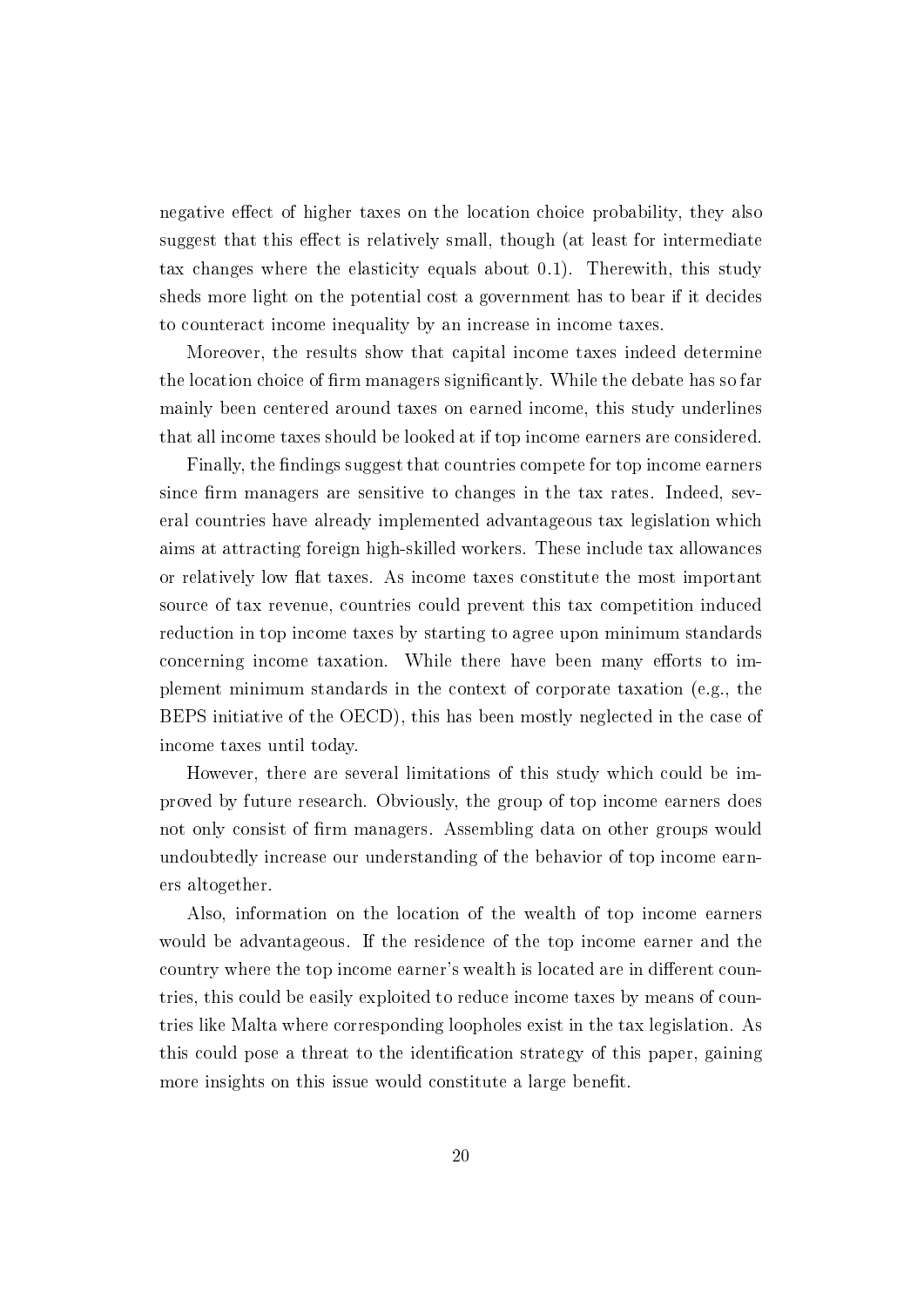## References

- <span id="page-21-5"></span>Akcigit, U., S. Baslandze, and S. Stantcheva (2016). Taxation and the international mobility of inventors". In: American economic review  $106(10)$ , pp. 2930-2981.
- <span id="page-21-6"></span>Alvaredo, F., L. Chancel, T. Piketty, E. Saez, and G. Zucman (2017). "Global inequality dynamics: New findings from WID.world". In: American eco*nomic review* 107(5), pp. 404-409.
- <span id="page-21-8"></span>Borjas, G. J. (1989). "Economic theory and international migration". In: International Migration Review 23(3), pp. 457-485.
- <span id="page-21-0"></span>Bundesministerium der Finanzen (2017). Datensammlung zur Steuerpolitik, Ausgabe 2016/2017. Berlin.
- <span id="page-21-7"></span>Eklund, M. J. C. and G. Wamser (2019). "Top income taxes around the world". In: Unpublished manuscript.
- <span id="page-21-9"></span>Fuest, C., A. Peichl, and S. Siegloch (2018). "Do higher corporate taxes reduce wages? Micro evidence from Germany". In: American economic review  $108(2)$ , pp. 393-418.
- <span id="page-21-10"></span>Greene, W. H. and D. A. Hensher (2003). "A latent class model for discrete choice analysis: Contrasts with mixed logit". In: Transportation research part B: Methodological  $37(8)$ , pp. 681–698.
- <span id="page-21-2"></span>Kirchgässner, G. and W. W. Pommerehne (1996). Tax harmonization and tax competition in the European Union: Lessons from Switzerland". In: Journal of public economics  $60(3)$ , pp. 351-371.
- <span id="page-21-3"></span>Kleven, H. J., C. Landais, and E. Saez (2013). Taxation and international migration of superstars: Evidence from the European football market". In: American economic review  $103(5)$ , pp. 1892-1924.
- <span id="page-21-4"></span>Kleven, H. J., C. Landais, E. Saez, and E. Schultz (2014). "Migration and wage effects of taxing top earners: Evidence from the foreigners' tax scheme in Denmark". In: Quarterly journal of economics  $129(1)$ , pp. 333– 378.
- <span id="page-21-1"></span>Lehmann, E., L. Simula, and A. Trannoy (2014). "Tax me if you can! Optimal nonlinear income tax between competing governments". In:  $Quarterly$ journal of economics  $129(4)$ , pp. 1995–2030.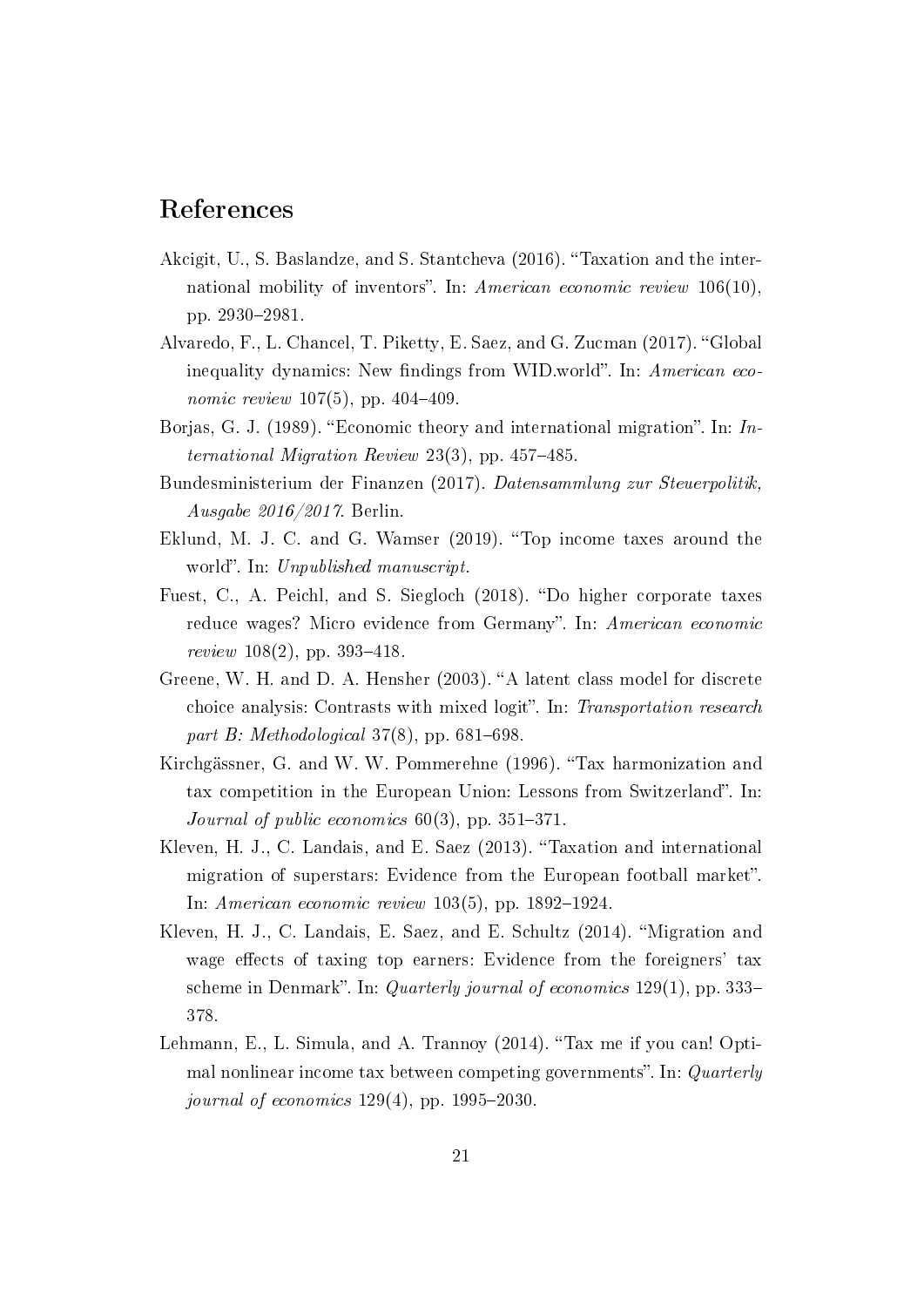- <span id="page-22-3"></span>Mirrlees, J. A. (1982). "Migration and optimal income taxes". In: *Journal of* public economics  $18(3)$ , pp. 319-341.
- <span id="page-22-5"></span>Moretti, E. and D. J. Wilson  $(2017)$ . "The effect of state taxes on the geographical location of top earners: Evidence from star scientists". In:  $A$ mer*ican economic review*  $107(7)$ , pp. 1858-1903.
- <span id="page-22-2"></span>OECD (2011). Taxation and employment. OECD Publishing: Paris.
- <span id="page-22-9"></span>OECD (2018). Average wages (indicator). URL: [https://data.oecd.org/](https://data.oecd.org/earnwage/average-wages.htm) [earnwage/average-wages.htm](https://data.oecd.org/earnwage/average-wages.htm) (visited on 08/28/2018).
- <span id="page-22-0"></span>Piketty, T.  $(2015)$ . "About capital in the twenty-first century". In: American *economic review*  $105(5)$ , pp. 48-53.
- <span id="page-22-7"></span>Piketty, T. and G. Zucman (2014). "Capital is back: Wealth-income ratios in rich countries 1700–2010". In: Quarterly journal of economics 129(3), pp. 1255–1310.
- <span id="page-22-12"></span>Ray, P. (1973). "Independence of irrelevant alternatives". In: *Econometrica* 41(5), p. 987.
- <span id="page-22-8"></span>Ruf, M. and J. Schmider (2018). Who bears the cost of taxing the rich? An empirical study on CEO pay". In: SSRN working paper.
- <span id="page-22-10"></span>Simon, D. (2016). "Does early life exposure to cigarette smoke permanently harm childhood welfare? Evidence from cigarette tax hikes". In: American economic journal: Applied economics  $8(4)$ , pp. 128-159.
- <span id="page-22-4"></span>The Guardian (2013). Gérard Depardieu registered as Russian resident amid tax row with France. URL: [https://www.theguardian.com/film/2013/](https://www.theguardian.com/film/2013/feb/24/gerard-depardieu-russian-resident-france) [feb / 24 / gerard - depardieu - russian - resident - france](https://www.theguardian.com/film/2013/feb/24/gerard-depardieu-russian-resident-france) (visited on  $10/10/2018$ ).
- <span id="page-22-11"></span>Train, K. E. (2009). Discrete choice methods with simulation. Cambridge University Press: New York.
- <span id="page-22-13"></span>Wooldridge, J. M. (2010). Econometric analysis of cross section and panel data. 2. ed. MIT Press: Cambridge, Massachusetts.
- <span id="page-22-1"></span>York, E. (2018). "Summary of the latest federal income tax data, 2017 update". In: Tax foundation: Fiscal fact no. 570.
- <span id="page-22-6"></span>Young, C., C. Varner, I. Z. Lurie, and R. Prisinzano (2016). "Millionaire migration and taxation of the elite". In: American sociological review  $81(3)$ , pp. 421–446.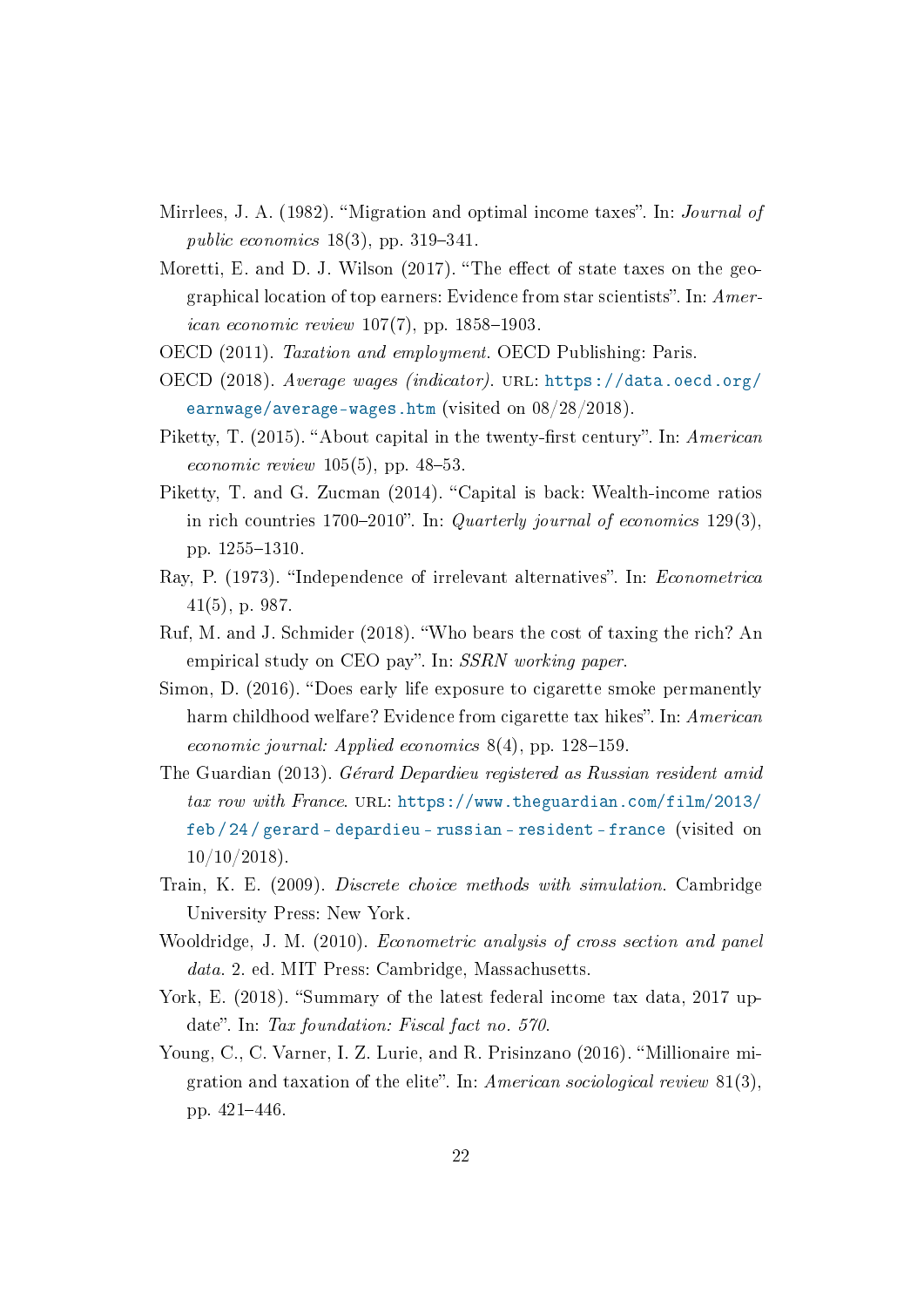## Appendix

## A Tables

| Table 1: Description of variables used |  |
|----------------------------------------|--|
|----------------------------------------|--|

<span id="page-23-0"></span>

| Variable       | Description                      | Source                   |
|----------------|----------------------------------|--------------------------|
| $TITR_i$       | Top income tax rate              | Eklund and Wamser (2019) |
| $DTR_i$        | Dividend income tax rate         | Eklund and Wamser (2019) |
| $CGTR_i$       | Capital gains tax rate           | Eklund and Wamser (2019) |
| $ITR_i$        | Interest income tax rate         | Eklund and Wamser (2019) |
| $RTR_i$        | Royalty income tax rate          | Eklund and Wamser (2019) |
| $lGDP_i$       | Log GDP                          | World Bank               |
| $lGDPPC_i$     | Log GDP per capita               | World Bank               |
| $GROWTH_i$     | GDP growth                       | World Bank               |
| $CONT_{ik}$    | $=1$ if countries share common   | <b>CEPII</b>             |
|                | border                           |                          |
| $LANG_{ik}$    | $=1$ if countries share common   | <b>CEPII</b>             |
|                | language                         |                          |
| $COLONY_{ik}$  | $=1$ if countries share colonial | <b>CEPII</b>             |
|                | history                          |                          |
| $lDIST_{ik}$   | Log population weighted          | <b>CEPII</b>             |
|                | country distance                 |                          |
| $HOME_{ii}$    | $=1$ if same country of          |                          |
|                | residence as before              |                          |
| $HOMENAT_{ii}$ | $=1$ if country is manager's     |                          |
|                | country of nationality           |                          |

Continued on next page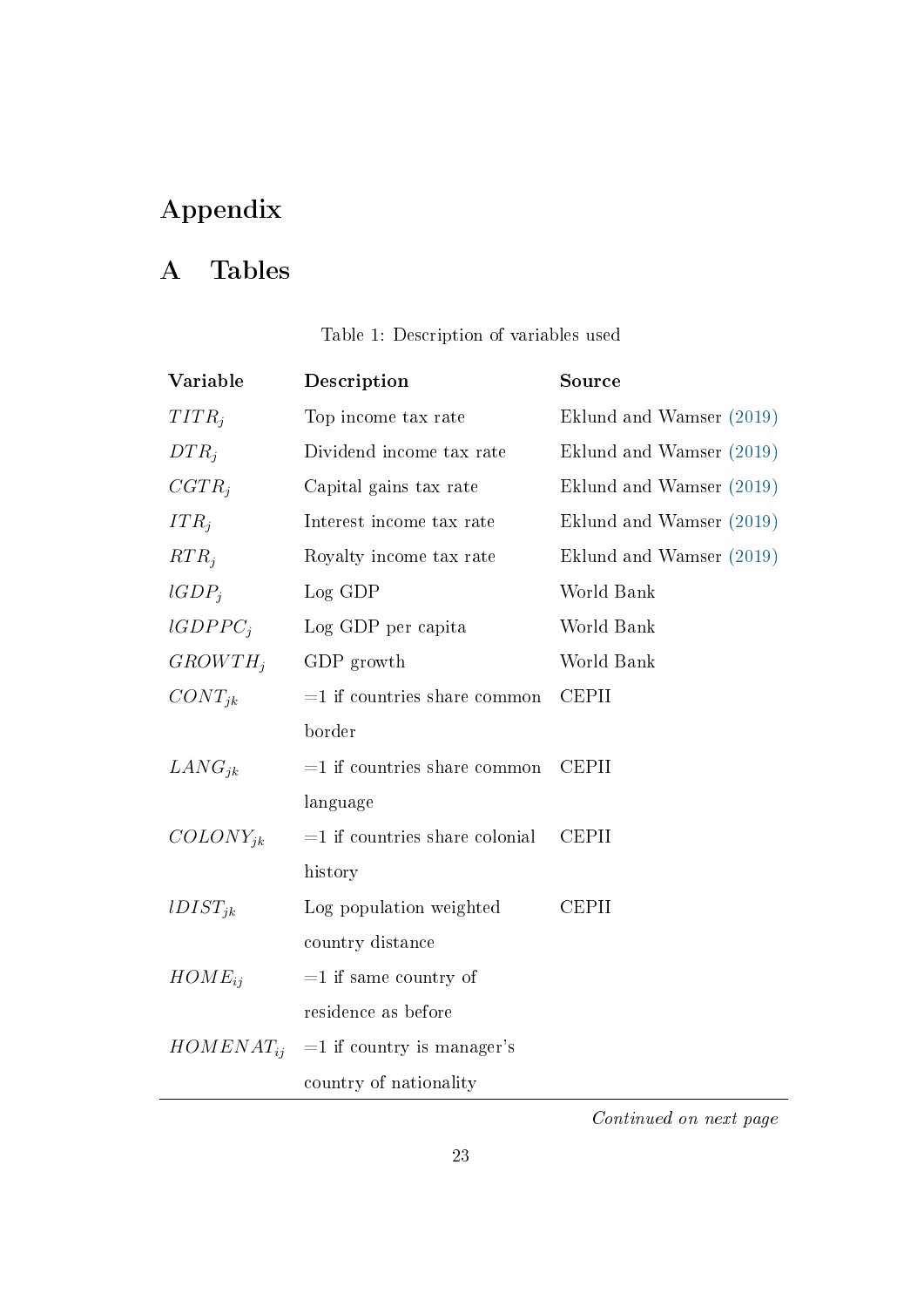| Table $1$ – <i>Continued from previous page</i> |  |  |  |  |  |  |
|-------------------------------------------------|--|--|--|--|--|--|
|-------------------------------------------------|--|--|--|--|--|--|

| $INCOMP_i$   | Income of firm manager        | BoardEx                  |
|--------------|-------------------------------|--------------------------|
| $AVGINC_i$   | Average manager income per    | BoardEx                  |
|              | country                       |                          |
| $ASSETS_i$   | Measure of the aggregated     | Bureau van Dijk (ORBIS)  |
|              | firm assets in a country      |                          |
| $TAXWW_i$    | Indicates if worldwide income | Eklund and Wamser (2019) |
|              | is taxed                      |                          |
| $CORRUPT_i$  | Measure of corruption         | Heritage Foundation      |
| $PROPERTY_i$ | Measures property rights      | Heritage Foundation      |
| $INVEST_i$   | Measures freedom of           | Heritage Foundation      |
|              | investment flows              |                          |
| $FINANCE_i$  | Measures freedom of capital   | Heritage Foundation      |
|              | markets                       |                          |

Notes: Table [1](#page-23-0) provides a description and the sources of the variables used, where  $i$  refers to manager  $i$ and  $j$  refers to country  $j.$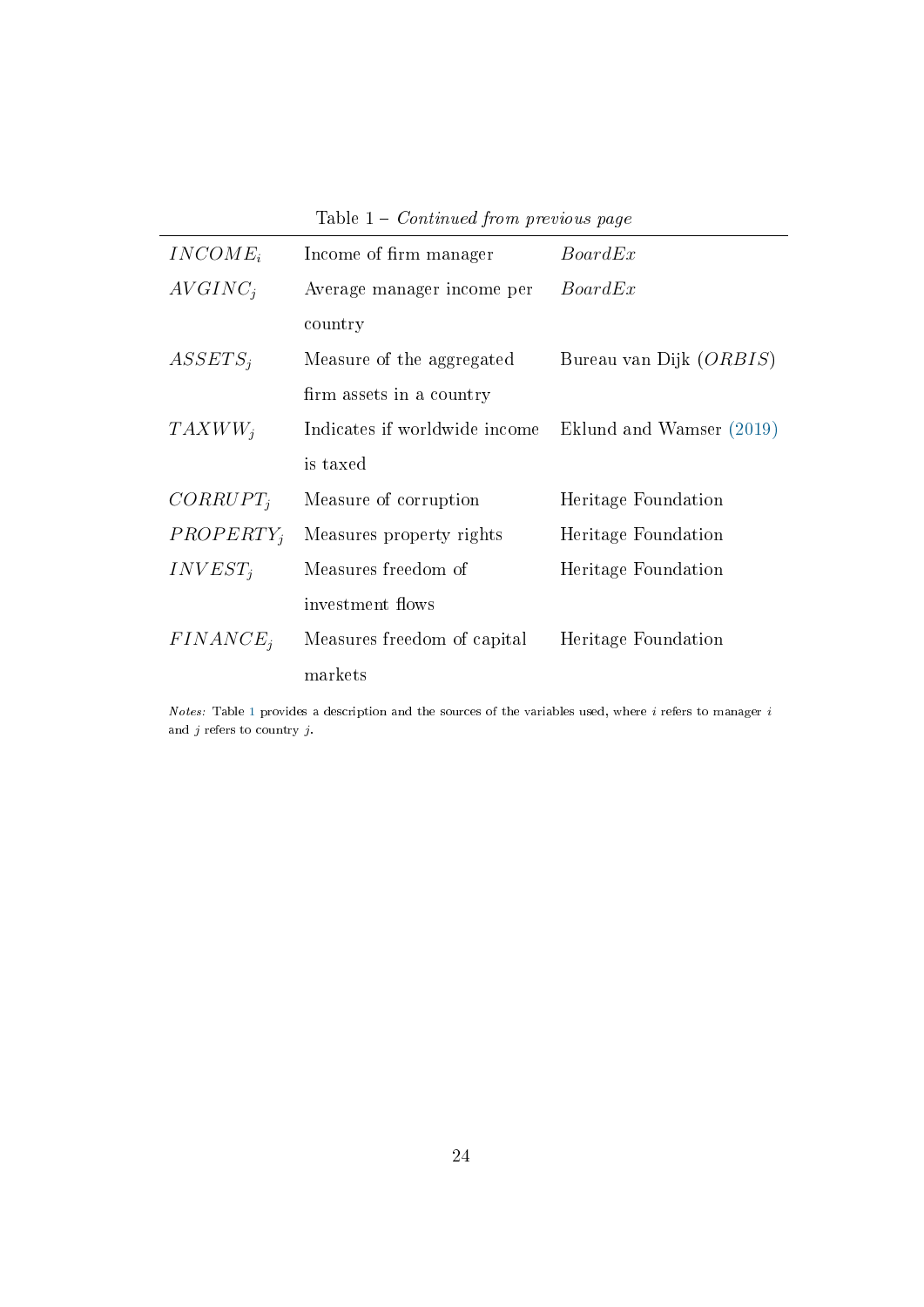<span id="page-25-0"></span>

| Variable       | Mean    | Std. Dev. | Min.             | Max.           | ${\bf N}$ |
|----------------|---------|-----------|------------------|----------------|-----------|
| $TITR_i$       | 0.447   | 0.085     | $\overline{0}$   | 0.73           | 211,463   |
| $DTR_i$        | 0.278   | 0.133     | $\boldsymbol{0}$ | 0.58           | 211,463   |
| $CGTR_i$       | 0.298   | 0.13      | $\overline{0}$   | 0.61           | 211,463   |
| $ITR_i$        | 0.393   | 0.103     | $\overline{0}$   | 0.59           | 211,463   |
| $RTR_i$        | 0.397   | 0.11      | $\overline{0}$   | 0.59           | 211,463   |
| $lGDP_i$       | 28.9    | 1.367     | 21.761           | 30.41          | 206,687   |
| $lGDPPC_i$     | 10.652  | 0.228     | 7.681            | 11.705         | 206,687   |
| $GROWTH_i$     | 0.715   | 0.669     | $-5.791$         | 2.872          | 206,687   |
| $CONT_{jk}$    | 0.003   | 0.059     | $\theta$         | $\mathbf{1}$   | 164,530   |
| $LANG_{jk}$    | 0.008   | 0.09      | $\overline{0}$   | $\mathbf{1}$   | 164,530   |
| $COLONY_{ik}$  | 0.006   | 0.076     | $\overline{0}$   | $\overline{1}$ | 164,530   |
| $lDIST_{jk}$   | 6.241   | 1.154     | 2.134            | 9.827          | 164,530   |
| $HOME_{ii}$    | 0.763   | 0.425     | $\overline{0}$   | $\mathbf{1}$   | 211,463   |
| $HOMENAT_{ii}$ | 0.569   | 0.495     | $\boldsymbol{0}$ | $\mathbf{1}$   | 211,463   |
| $INCOMP_i$     | 913.628 | 7,310.931 | $\overline{0}$   | 1,427,225.125  | 204,354   |
| $AVGINC_i$     | 911.199 | 593.918   | $\overline{0}$   | 5,272.259      | 211,357   |
| $ASSETS_i$     | 8.633bn | 10.573bn  | 12,842.2         | 24.491bn       | 207,470   |
| $TAXWW_i$      | 0.009   | 0.094     | $\overline{0}$   | $\mathbf{1}$   | 211,463   |
| $CORRUPT_i$    | 76.534  | 9.586     | 16               | 97             | 206,455   |
| $PROPERTY_i$   | 85.606  | 10.031    | 20               | 95             | 206,455   |
| $INVEST_i$     | 79.459  | 11.448    | 20               | 95             | 206,455   |
| $FINANCE_i$    | 77.214  | 11.701    | 30               | 90             | 206,455   |

Table 2: Summary statistics

Notes: Table [2](#page-25-0) provides summary statistics of the variables used. Note that firm managers are the unit of observation. For country averages of the tax rates see Table [5.](#page-28-0) Billions are denoted by bn.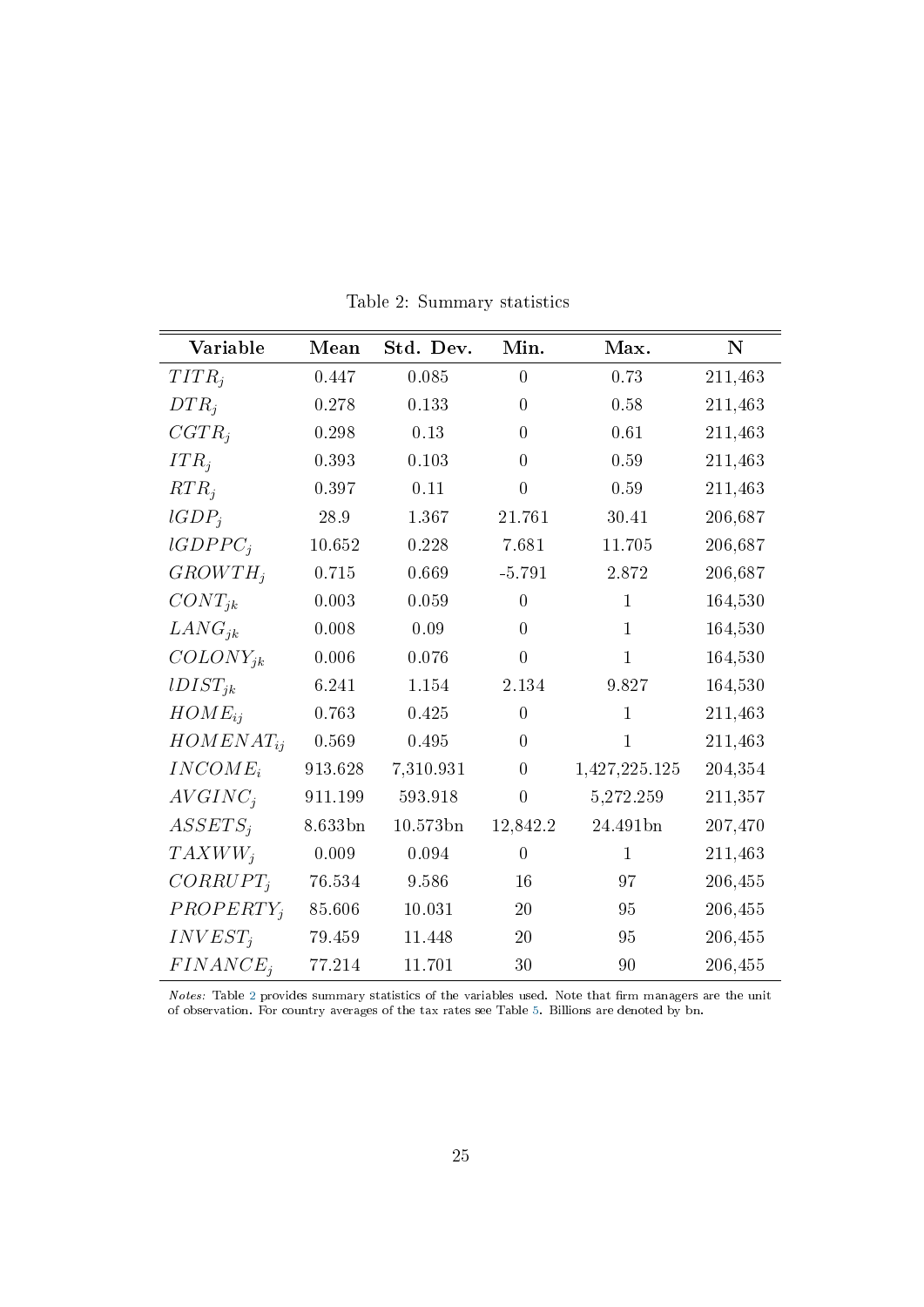<span id="page-26-0"></span>

|                                                                  | Direct Equity DCP Other                             |  | Obs. |
|------------------------------------------------------------------|-----------------------------------------------------|--|------|
| All observations                                                 | $67.496\%$ $26.878\%$ $0.852\%$ $4.773\%$ $210.838$ |  |      |
| $INCOME > USD$ 1 million 41.54\% 51.101\% 2.676\% 4.681\% 26.968 |                                                     |  |      |

Table 3: Average composition of total income

Notes: Table [3](#page-26-0) gives the average share of the different income components of total income. Total income consists of direct compensations (Direct), share-based compensations (Equity), defined contribution pension plans (DCP) and other compensations (Other). The first row includes the total sample, the second only managers with income above 1 million USD.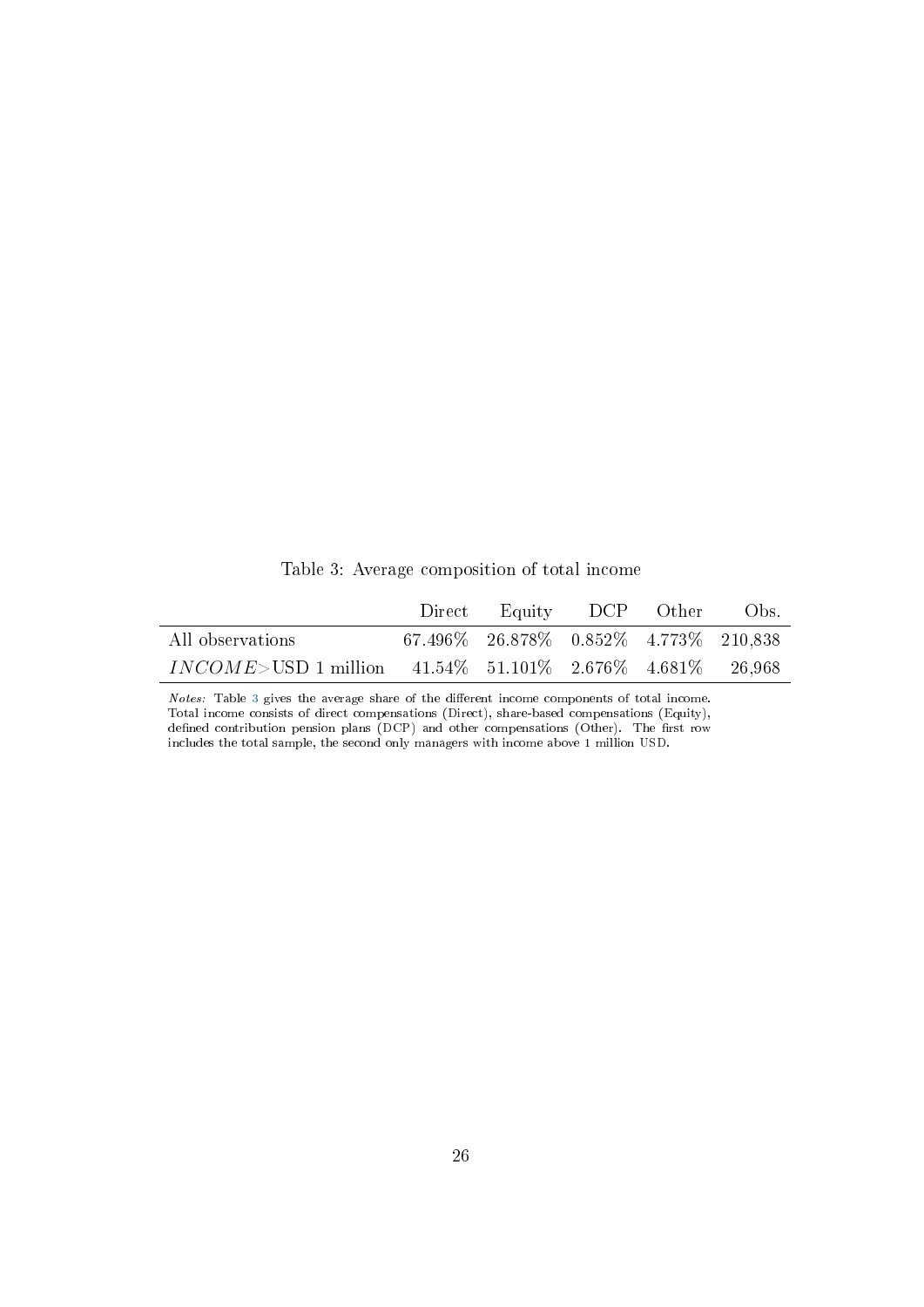<span id="page-27-0"></span>

| Company                  | Manager                                                                                                                                                                                                                                                                                                    | Total Income | Direct                 | Equity     | DCP             | Other          | Country     | Rank        |
|--------------------------|------------------------------------------------------------------------------------------------------------------------------------------------------------------------------------------------------------------------------------------------------------------------------------------------------------|--------------|------------------------|------------|-----------------|----------------|-------------|-------------|
|                          |                                                                                                                                                                                                                                                                                                            | (USD 1000)   | (USD 1000)             | (USD 1000) | (USD 1000)      | (USD 1000)     |             |             |
|                          |                                                                                                                                                                                                                                                                                                            |              | All managers           |            |                 |                |             |             |
| Health Care Reit Inc     | L. Chapman<br>George                                                                                                                                                                                                                                                                                       | 591,917      | 876                    | 590,831    | ≌               | 197            | JSA         |             |
| Smucker(J.M.)Co          | Richard Kim Smucker                                                                                                                                                                                                                                                                                        | 443,964      | 938                    | 442,936    |                 | 5              | USA         |             |
| Salesforce.Com Inc       | Marc R. Benioff                                                                                                                                                                                                                                                                                            | 218,964      | 1,000                  | 217,029    |                 | 935            | USA         |             |
| Smucker(J.M.)Co          | Vincent C. Byrd                                                                                                                                                                                                                                                                                            | 192,761      | 633                    | 192,106    |                 | 22             | JSA         |             |
| Oracle Corp              | Lawrence Joseph Ellison                                                                                                                                                                                                                                                                                    | 133,871      |                        | 132,324    | Ω٠              | 1,541          | USA         |             |
| Smucker(J.M.)Co          | Timothy Paul Smucker                                                                                                                                                                                                                                                                                       | 100,082      | 627                    | 99,386     |                 | $^{69}$        | USA         |             |
| Oracle Corp              | Mark Vincent Hurd                                                                                                                                                                                                                                                                                          | 95,374       | 950                    | 94,402     | ю               |                | USA         |             |
| Oracle Corp              | Safra Ada Catz                                                                                                                                                                                                                                                                                             | 95,372       | 950                    | 94,402     | ນດ              | 15             | USA         | ∞           |
| BP Plc                   | Robert W. Dudley                                                                                                                                                                                                                                                                                           | 86,701       | 3,807                  | 82,809     |                 | ಹ              | GBR         |             |
| Hewlett-Packard (Hp) Co  | et Cushing Whitman<br>Margar                                                                                                                                                                                                                                                                               | 67,230       | $\subset$              | 66,955     | ⊂               | 275            | USA         | ≘           |
|                          |                                                                                                                                                                                                                                                                                                            |              | $Only$ non-US managers |            |                 |                |             |             |
| BP Plc                   | (Bob) W. Dudley<br>Robert                                                                                                                                                                                                                                                                                  | 86,701       | 3,807                  | 82,809     |                 | 84             | GBR         |             |
| Seagate Technology Plc   | Stephen (Steve) J. Luczo                                                                                                                                                                                                                                                                                   | 34,610       | 1,041                  | 33,565     |                 |                | ERL         |             |
| Aberdeen Asset Mgmt. Plc | James Gilbert<br>Martin                                                                                                                                                                                                                                                                                    | 28,755       | 2,516                  | 26,236     |                 | m              | GBR         |             |
| Aberdeen Asset Mgmt. Plc | Hugh Young                                                                                                                                                                                                                                                                                                 | 28,748       | 2,290                  | 26,236     |                 | 221            | GBR         |             |
| Persimmon Plc            | Jeffrey (Jeff) Fairburn                                                                                                                                                                                                                                                                                    | 25,383       | 2,097                  | 23,115     | 127             | 44             | <b>GBR</b>  |             |
| Roche Hldg ${\rm Ag}$    | Severin Schwan<br>Doctor                                                                                                                                                                                                                                                                                   | 23,686       | 4,264                  | 18,840     | 581             | ⊂              | CHE         |             |
| Delphi Automotive Plc    | Rodney O'Neal                                                                                                                                                                                                                                                                                              | 21,964       | 1,616                  | 20,319     | $\overline{11}$ | $\overline{1}$ | GBR         |             |
| Eaton Corp Plc           | Alexander (Sandy) Cutler                                                                                                                                                                                                                                                                                   | 21,625       | 1,135                  | 20,365     | Ø               | 116            | E           | œ           |
| Te Connectivity Ltd      | Thomas (Tom) J. Lynch                                                                                                                                                                                                                                                                                      | 21,421       | 1,041                  | 20,144     | $\mathbf{C}$    | 225            | CHE         | σ.          |
| Nxp Semiconductors NV    | Richard (Rick) L. Clemmer                                                                                                                                                                                                                                                                                  | 19,828       | 1,492                  | 16,198     | 773             | 1,365          | <b>CLIN</b> | $\subseteq$ |
|                          | Notes: Table 4 lists the best paid managers I observe in the dataset for the year 2013. Total income consists of direct compensations (Direct), share based<br>compensations (Equity), defined contribution pension plans (DCP) and other compensations (Other). The managers are ranked by income (Rank). |              |                        |            |                 |                |             |             |

Table 4: Highest-paid managers 2013 Table 4: Highest-paid managers 2013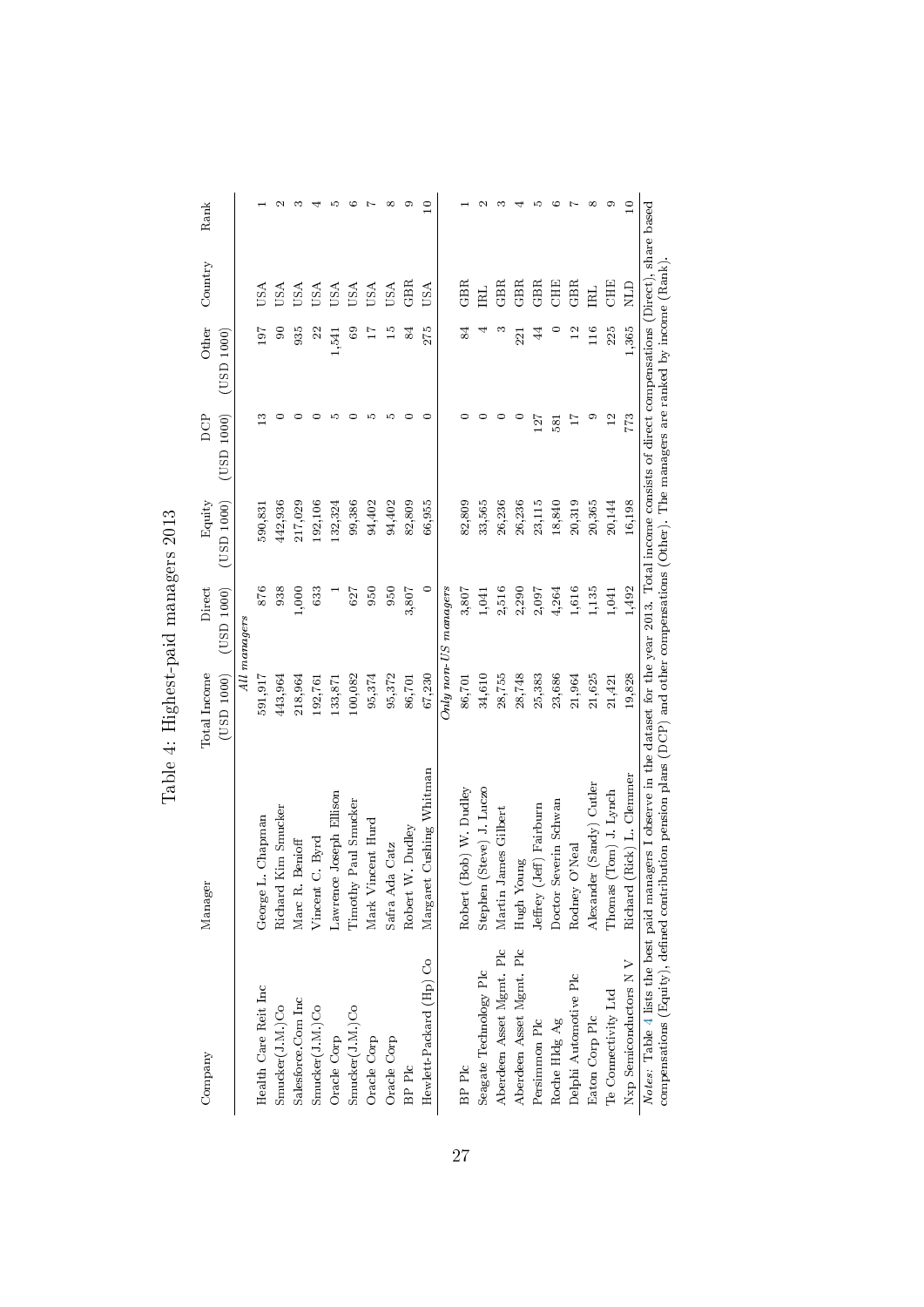Table 5: Average income tax rates

<span id="page-28-0"></span>

| Tax measure | Average  | Average 2006 | Average 2013 |
|-------------|----------|--------------|--------------|
| $TITR_i$    | 36.529%  | 37.442%      | 36.389%      |
| $DTR_i$     | 21.875%  | 22.962%      | 21.750%      |
| $CGTR_i$    | 17.237%  | 18.192%      | 16.833%      |
| $ITR_i$     | 24.294%  | 25.692%      | 23.972%      |
| $RTR_i$     | 24.424\% | 26.125%      | 22.167%      |

Notes: Table [5](#page-28-0) provides summary statistics of the average income tax rates of the different countries.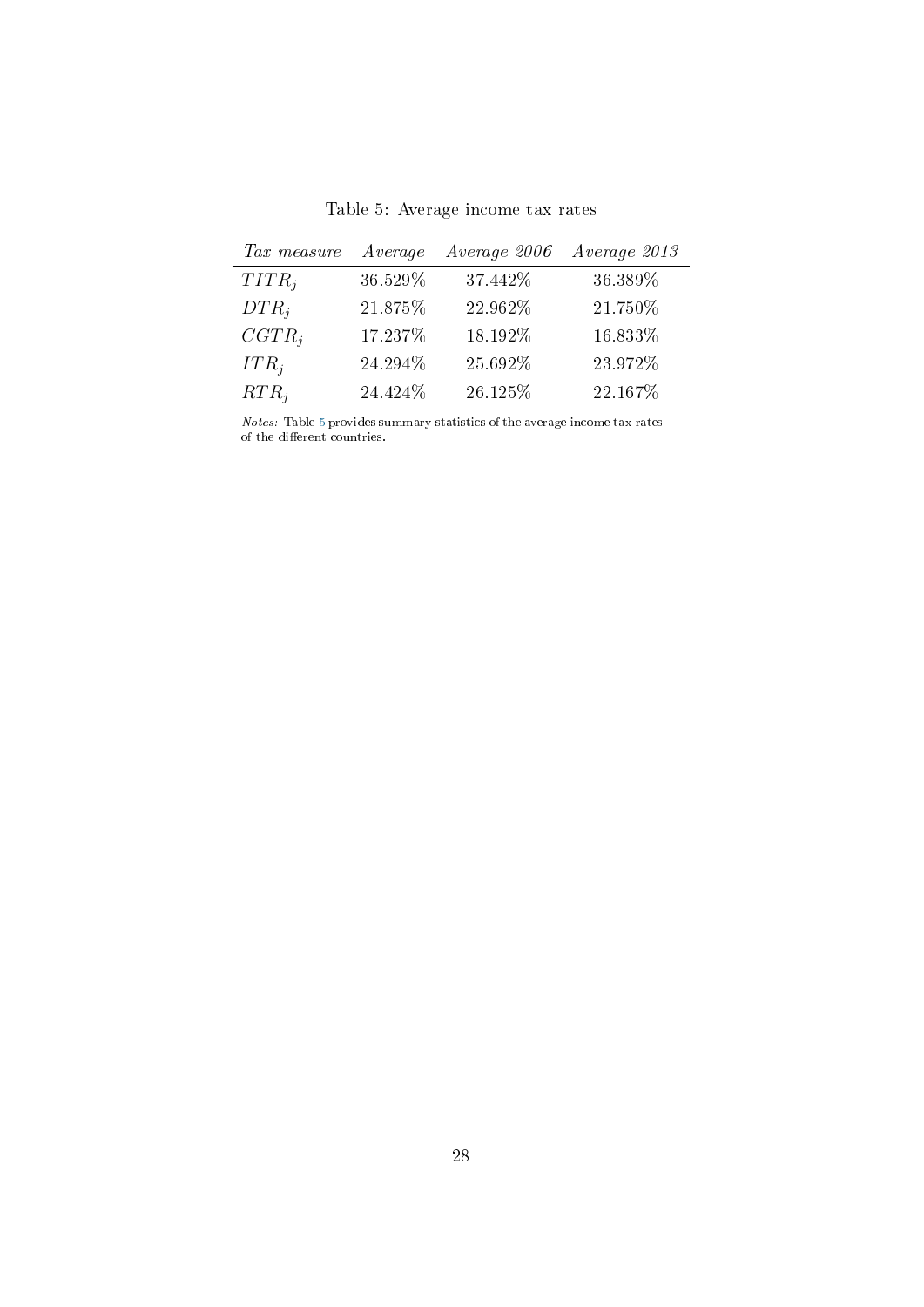|  |  | Table 6: Results mixed logit |  |  |
|--|--|------------------------------|--|--|
|--|--|------------------------------|--|--|

<span id="page-29-0"></span>

| (0.017)<br>(0.030)<br>$lGDPPC_i$<br>$0.247***$<br>$5.177***$<br>$HOME_{ij}$<br>(0.069)<br>(0.063)<br>$-1.052***$<br>$GROWTH_i$<br>$-0.030$<br>$TAXWW_i$<br>(0.020)<br>(0.144)<br>$1.657***$<br>$-0.005*$<br>$CORRUPT_i$<br>$HOMENAT_{ij}$<br>(0.048)<br>(0.003)<br>$-0.000***$<br>$0.014***$<br>$AVGINC_{jk}$<br>$PROPERTY_i$<br>(0.004)<br>(0.000)<br>$-0.372***$<br>$0.010***$<br>$INVEST_i$<br>$CONT_{jk}$<br>(0.079)<br>(0.002)<br>$0.806***$<br>$0.015***$<br>$FINANCE_i$<br>$LANG_{ik}$<br>(0.065)<br>(0.002)<br>$0.733***$<br>$COLONY_{ik}$<br>(0.063)<br>Standard deviation<br>Mean<br>$-1.015***$<br>$TITR_i$<br>$-0.005$<br>(0.237)<br>(0.335) | $lGDP_i$ | $0.573***$ | $HOMENAT_{ij}$ | $1.657***$ |
|----------------------------------------------------------------------------------------------------------------------------------------------------------------------------------------------------------------------------------------------------------------------------------------------------------------------------------------------------------------------------------------------------------------------------------------------------------------------------------------------------------------------------------------------------------------------------------------------------------------------------------------------------------|----------|------------|----------------|------------|
|                                                                                                                                                                                                                                                                                                                                                                                                                                                                                                                                                                                                                                                          |          |            |                |            |
|                                                                                                                                                                                                                                                                                                                                                                                                                                                                                                                                                                                                                                                          |          |            |                |            |
|                                                                                                                                                                                                                                                                                                                                                                                                                                                                                                                                                                                                                                                          |          |            |                |            |
|                                                                                                                                                                                                                                                                                                                                                                                                                                                                                                                                                                                                                                                          |          |            |                |            |
|                                                                                                                                                                                                                                                                                                                                                                                                                                                                                                                                                                                                                                                          |          |            |                |            |
|                                                                                                                                                                                                                                                                                                                                                                                                                                                                                                                                                                                                                                                          |          |            |                |            |
|                                                                                                                                                                                                                                                                                                                                                                                                                                                                                                                                                                                                                                                          |          |            |                |            |
|                                                                                                                                                                                                                                                                                                                                                                                                                                                                                                                                                                                                                                                          |          |            |                |            |
|                                                                                                                                                                                                                                                                                                                                                                                                                                                                                                                                                                                                                                                          |          |            |                |            |
|                                                                                                                                                                                                                                                                                                                                                                                                                                                                                                                                                                                                                                                          |          |            |                |            |
|                                                                                                                                                                                                                                                                                                                                                                                                                                                                                                                                                                                                                                                          |          |            |                |            |
|                                                                                                                                                                                                                                                                                                                                                                                                                                                                                                                                                                                                                                                          |          |            |                |            |
|                                                                                                                                                                                                                                                                                                                                                                                                                                                                                                                                                                                                                                                          |          |            |                |            |
|                                                                                                                                                                                                                                                                                                                                                                                                                                                                                                                                                                                                                                                          |          |            |                |            |
|                                                                                                                                                                                                                                                                                                                                                                                                                                                                                                                                                                                                                                                          |          |            |                |            |
|                                                                                                                                                                                                                                                                                                                                                                                                                                                                                                                                                                                                                                                          |          |            |                |            |
|                                                                                                                                                                                                                                                                                                                                                                                                                                                                                                                                                                                                                                                          |          |            |                |            |
|                                                                                                                                                                                                                                                                                                                                                                                                                                                                                                                                                                                                                                                          |          |            |                |            |
|                                                                                                                                                                                                                                                                                                                                                                                                                                                                                                                                                                                                                                                          | Obs.     | 3,974,608  |                |            |

 $Notes:$  Table [6](#page-29-0) gives the results of the mixed logit specification where I estimate the probability to choose a country with different controls and the tax variable  $TITR_{j}$  . I allow for individual-specific heterogeneity of the tax parameter. The estimation is based on the Newton-Raphson optimization procedure, and 500 Halton draws. Standard errors in parenthesis. \*  $p < 0.10,$  \*\*  $p < 0.05,$  \*\*\*  $p < 0.01$ .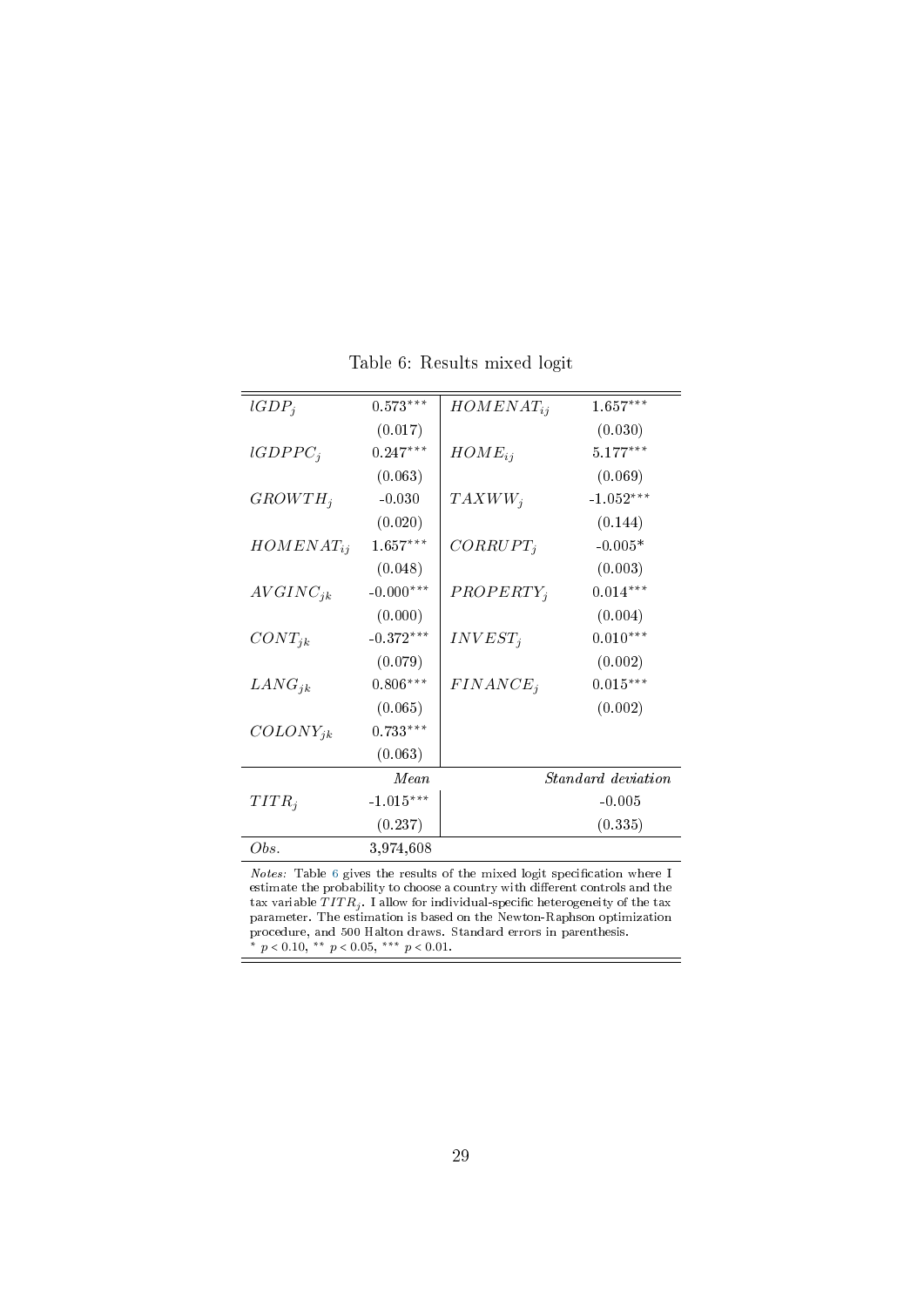<span id="page-30-0"></span>

|                | $(1)$ $TITR_j$ | $(2)$ $DTR_j$ | $(3) CGTR_j$ | (4) $ITR_j$ | $(5)$ $RTR_j$   |
|----------------|----------------|---------------|--------------|-------------|-----------------|
| <b>TAX</b>     | $-0.613***$    | $-0.067$      | $-0.414***$  | $-0.085$    | $-0.947***$     |
|                | (0.238)        | (0.175)       | (0.148)      | (0.196)     | (0.153)         |
| $lGDP_j$       | $0.421***$     | $0.414***$    | $0.433***$   | $0.418***$  | $0.480***$      |
|                | (0.0191)       | (0.019)       | (0.020)      | (0.021)     | (0.022)         |
| $lGDPPC_j$     | $0.680***$     | $0.692***$    | $0.681***$   | $0.694***$  | $0.756***$      |
|                | (0.067)        | (0.068)       | (0.068)      | (0.068)     | (0.068)         |
| $GROWTH_j$     | $-0.042**$     | $-0.034*$     | $-0.038*$    | $-0.033*$   | $\mbox{-}0.024$ |
|                | (0.020)        | (0.020)       | (0.0120)     | (0.020)     | (0.020)         |
| $AVGINC_j$     | $0.000*$       | $0.000**$     | $0.000**$    | $0.000**$   | $-0.000$        |
|                | (0.000)        | (0.000)       | (0.000)      | (0.000)     | (0.000)         |
| $HOME_{ij}$    | $5.484***$     | $5.495***$    | $5.503***$   | $5.497***$  | $5.473***$      |
|                | (0.073)        | (0.073)       | (0.072)      | (0.072)     | (0.073)         |
| $HOMENAT_{ij}$ | $1.598***$     | $1.591***$    | $1.596***$   | $1.592***$  | $1.608***$      |
|                | (0.048)        | (0.048)       | (0.048)      | (0.048)     | (0.048)         |
| $CONT_{jk}$    | $-0.124$       | $-0.116$      | $-0.110$     | $-0.114$    | $-0.132*$       |
|                | (0.080)        | (0.080)       | (0.080)      | (0.079)     | (0.079)         |
| $LANG_{jk}$    | $0.771***$     | $0.770***$    | $0.764***$   | $0.770***$  | $0.786***$      |
|                | (0.064)        | (0.064)       | (0.064)      | (0.064)     | (0.064)         |
| $COLONY_{jk}$  | $0.625***$     | $0.620***$    | $0.621***$   | $0.620***$  | $0.619***$      |
|                | (0.062)        | (0.062)       | (0.062)      | (0.062)     | (0.0620)        |
| $lDIST_{jk}$   | $-0.554***$    | $-0.547***$   | $-0.544***$  | $-0.546***$ | $-0.557***$     |
|                | (0.031)        | (0.031)       | (0.031)      | (0.031)     | (0.031)         |
| $ASSET_{j}$    | $0.000***$     | $0.000***$    | $0.000***$   | $0.000***$  | $0.000***$      |
|                | (0.000)        | (0.000)       | (0.000)      | (0.000)     | (0.000)         |
| $TAXWW_i$      | $-0.956***$    | $-0.825***$   | $-0.881***$  | $-0.830***$ | $-1.076***$     |
|                | (0.138)        | (0.135)       | (0.128)      | (0.137)     | (0.133)         |
| $CORRUPT_j$    | $-0.016***$    | $-0.017***$   | $-0.018***$  | $-0.017***$ | $-0.016***$     |
|                | (0.003)        | (0.003)       | (0.003)      | (0.003)     | (0.003)         |
| $PROPERTY_i$   | $0.022***$     | $0.023***$    | $0.024***$   | $0.023***$  | $0.024***$      |
|                | (0.004)        | (0.004)       | (0.004)      | (0.004)     | (0.004)         |
| $INVEST_i$     | $-0.003$       | $-0.005**$    | $-0.005**$   | $-0.005**$  | $-0.005***$     |
|                | (0.002)        | (0.002)       | (0.002)      | (0.002)     | (0.002)         |
| $FINANCE_i$    | $0.009***$     | $0.009***$    | $0.009***$   | $0.009***$  | $0.009***$      |
|                | (0.002)        | (0.002)       | (0.002)      | (0.002)     | (0.002)         |
| Obs.           | 3,917,434      | 3,917,434     | 3,917,434    | 3,917,434   | 3,917,434       |
| $Pseudo R^2$   | 0.9672         | 0.9672        | 0.9672       | 0.9672      | 0.9673          |

Table 7: Results conditional logit

Notes: Table [7](#page-30-0) gives the results of the conditional logit specification where I estimate the probability to choose a country with different controls and the tax variables  $TITR_j,\ DTR_j,$  $CGTR_j, \ ITR_j, \ RTR_j.$  Standard errors in parenthesis. \*  $p < 0.10,$  \*\*  $p < 0.05,$  \*\*\*  $p < 0.01.$ Note that the number of observations is signicantly larger than the number of managers as each alternative in the choice set in the data constitutes an observation. ÷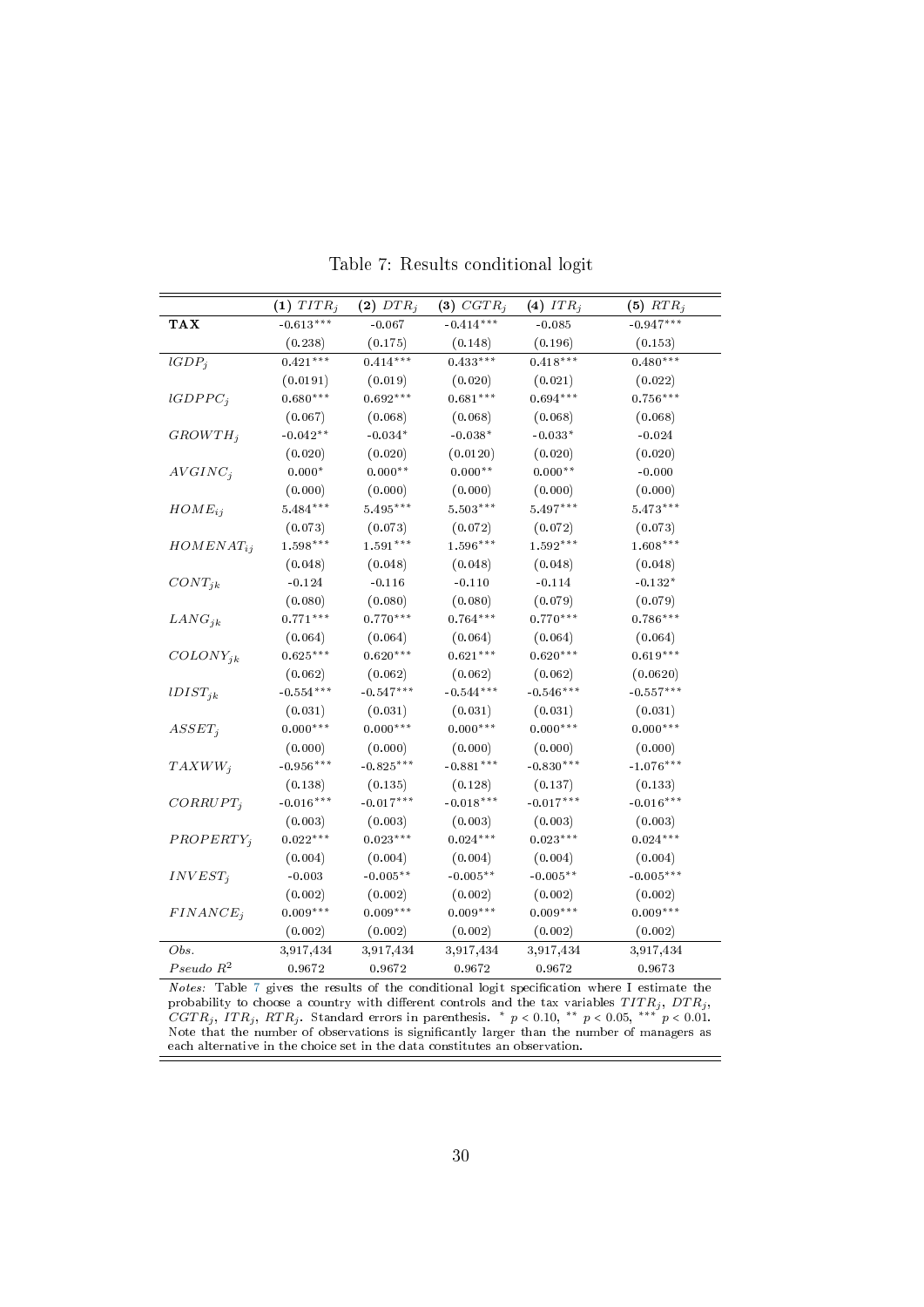<span id="page-31-0"></span>

|                       | (1)         | (2)         | $\left(3\right)$ | (4)         | (5)         |
|-----------------------|-------------|-------------|------------------|-------------|-------------|
| $TITR_j$              | $-0.333$    | $-0.240$    | $-0.707***$      |             |             |
|                       | (0.265)     | (0.269)     | (0.264)          |             |             |
| $DTR_j$               |             |             | 0.160            | $-0.090$    |             |
|                       |             |             | (0.195)          | (0.175)     |             |
| $CGTR_j$              |             |             |                  | $-0.418***$ |             |
|                       |             |             |                  | (0.148)     |             |
| $AITR_i$              |             |             |                  |             | 0.295       |
|                       |             |             |                  |             | (0.261)     |
| $lGDP_j$              | $0.428***$  | $0.419***$  | $0.424***$       | $0.433***$  | $0.407***$  |
|                       | (0.022)     | (0.023)     | (0.020)          | (0.020)     | (0.020)     |
| $lGDPPC_i$            | $0.848***$  | $0.940***$  | $0.688***$       | $0.675***$  | $0.691***$  |
|                       | (0.079)     | (0.081)     | (0.068)          | (0.069)     | (0.068)     |
| $GROWTH_i$            | $-0.056**$  | $-0.049**$  | $-0.040*$        | $-0.041**$  | $-0.030$    |
|                       | (0.022)     | (0.023)     | (0.021)          | (0.020)     | (0.020)     |
| $AVGINC_j$            | $0.001***$  | $0.001***$  | $0.001*$         | $0.001**$   | $0.001**$   |
|                       | (0.0000)    | (0.000)     | (0.000)          | (0.000)     | (0.000)     |
| $HOME_{ij}$           | $5.104***$  | $5.210***$  | $5.487***$       | $5.499***$  | $5.499***$  |
|                       | (0.086)     | (0.088)     | (0.073)          | (0.073)     | (0.072)     |
| $HOMENAT_{ij}$        | $1.663***$  | $1.663***$  | $1.600***$       | $1.596***$  | $1.588***$  |
|                       | (0.053)     | (0.054)     | (0.048)          | (0.048)     | (0.048)     |
| $CONT_{jk}$           | $-0.354***$ | $-0.310***$ | $-0.118$         | $-0.114$    | $-0.113$    |
|                       | (0.092)     | (0.094)     | (0.080)          | (0.080)     | (0.079)     |
| $LANG_{jk}$           | $0.851***$  | $0.853***$  | $0.770***$       | $0.765***$  | $0.768***$  |
|                       | (0.073)     | (0.074)     | (0.064)          | (0.064)     | (0.064)     |
| $COLONY_{jk}$         | $0.541***$  | $0.577***$  | $0.626***$       | $0.621***$  | $0.618***$  |
|                       | (0.072)     | (0.073)     | (0.062)          | (0.062)     | (0.062)     |
| $lDIST_{jk}$          | $-0.671***$ | $-0.624***$ | $-0.553***$      | $-0.545***$ | $-0.544***$ |
|                       | (0.038)     | (0.038)     | (0.031)          | (0.031)     | (0.031)     |
| $ASSET_j$             | $0.000***$  | $0.000***$  | $0.000***$       | $0.000***$  | $0.000***$  |
|                       | (0.000)     | (0.000)     | (0.000)          | (0.000)     | (0.000)     |
| $TAXWW_i$             | $-1.119***$ | $-1.316***$ | $-0.935***$      | $-0.907***$ | $-0.758***$ |
|                       | (0.182)     | (0.187)     | (0.140)          | (0.138)     | (0.133)     |
| $CORRUPT_i$           | $-0.015***$ | $-0.013***$ | $-0.015***$      | $-0.018***$ | $-0.017***$ |
|                       | (0.004)     | (0.004)     | (0.003)          | (0.003)     | (0.003)     |
| $PROPERTY_i$          | $0.019***$  | $0.017***$  | $0.021***$       | $0.025***$  | $0.022***$  |
|                       | (0.004)     | (0.004)     | (0.004)          | (0.004)     | (0.004)     |
| $INVEST_j$            | $-0.008***$ | $-0.007***$ | $-0.003$         | $-0.005**$  | $-0.005**$  |
|                       | (0.002)     | (0.002)     | (0.002)          | (0.002)     | (0.002)     |
| $FINANCE_i$           | $0.008***$  | 0.004       | $0.009***$       | $0.009***$  | $0.010***$  |
|                       | (0.003)     | (0.003)     | (0.002)          | (0.002)     | (0.002)     |
| Obs.                  | 2,803,341   | 2,741,338   | 3,917,434        | 3,917,434   | 3,917,434   |
| Pseudo R <sup>2</sup> | 0.9653      | 0.9654      | 0.9672           | 0.9672      | 0.9672      |

Table 8: Results robustness checks

 $Notes: Table 8 provides the results of the different robustness checks. (1) only$  $Notes: Table 8 provides the results of the different robustness checks. (1) only$  $Notes: Table 8 provides the results of the different robustness checks. (1) only$ includes firms with a market capitalization larger than USD 100 million,  $(2)$  only firms with revenues of at least USD 50 million. (3) - (5) include alternative specifications with respect to the tax rates:  $TITR_{j}$  and  $DTR_{j},\,DTR_{j}$  and  $CGTR_{j}$  as well as the  $AITR_j$ . \*  $p < 0.10,$  \*\*  $p < 0.05,$  \*\*\*  $p < 0.01$ .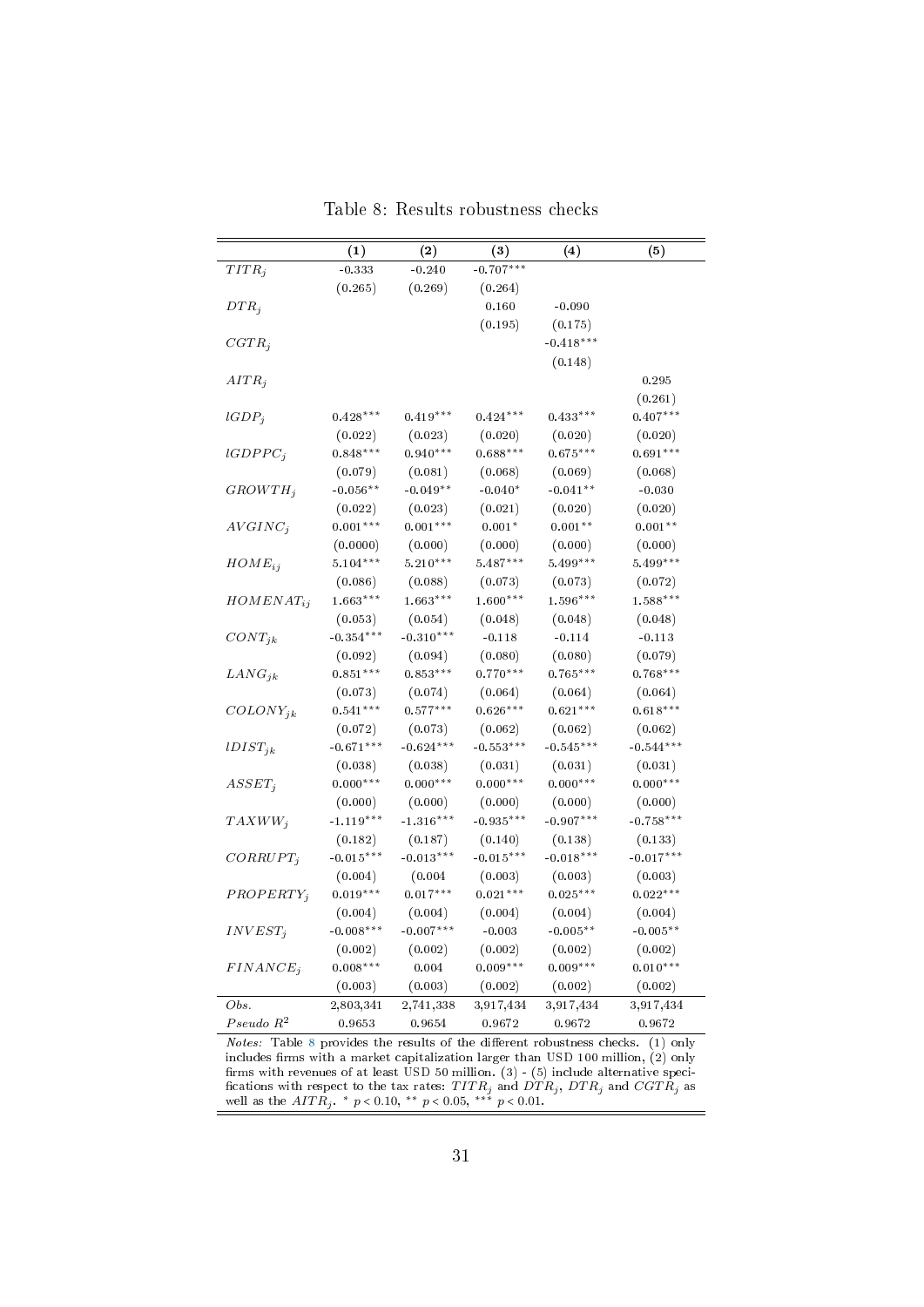## B Figures

<span id="page-32-0"></span>

Figure 1: Income taxes and net manager migration

Notes: This graph depicts the change of the difference of the top income tax rate and the difference in the net migration flow of firm managers for the country pairs UK (GBR) - Guernsey (GGY), UK (GBR) - Isle of Man (IMN) and UK (GBR) - Jersey (JEY). The tax rate differentials and the migration rate are normalized to one in 2007. An increase in the tax measure indicates a relative tax increase in the UK, compared to the other country.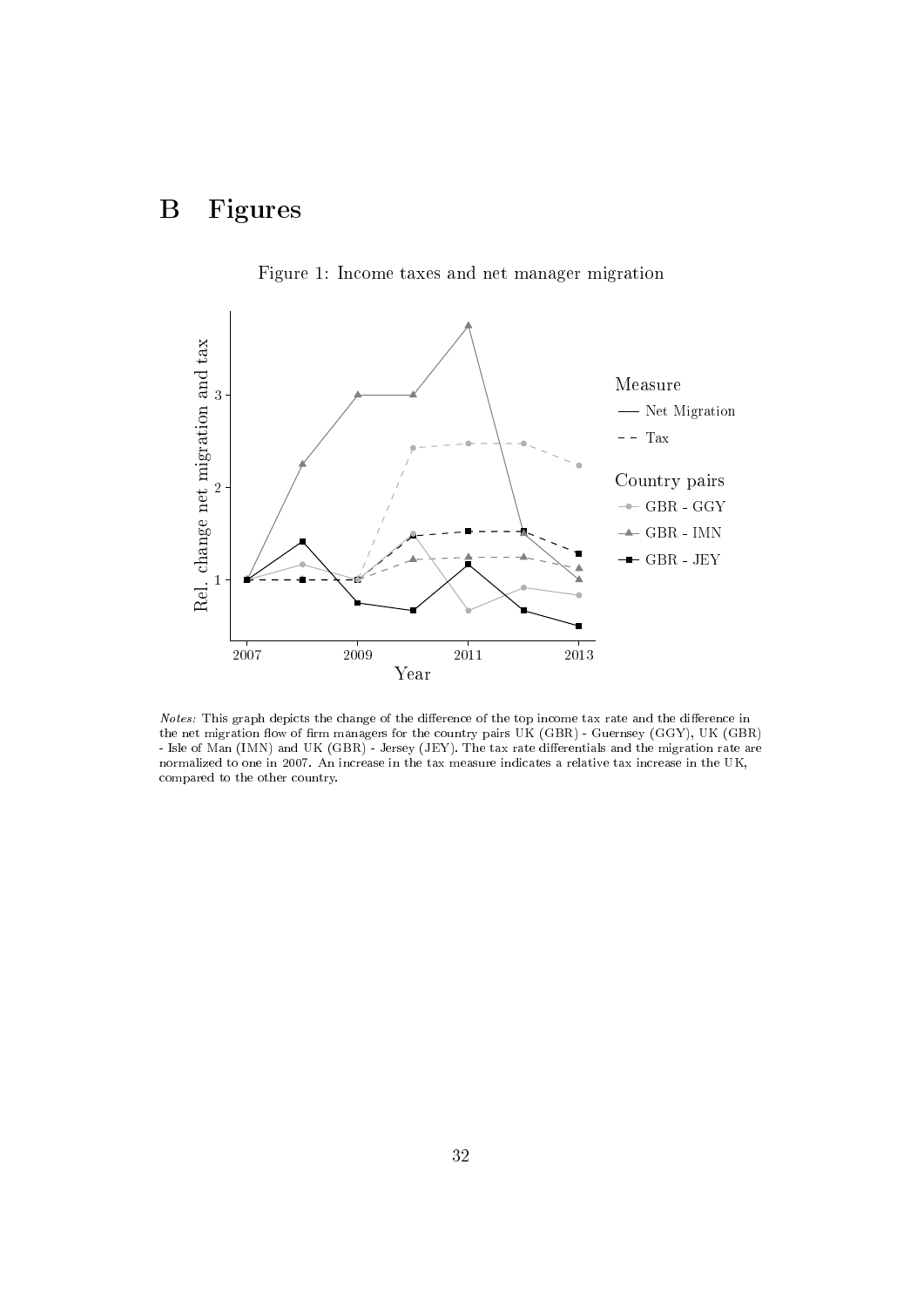<span id="page-33-0"></span>

Notes: This graph depicts the worldwide distribution of the manager-year observations in the dataset.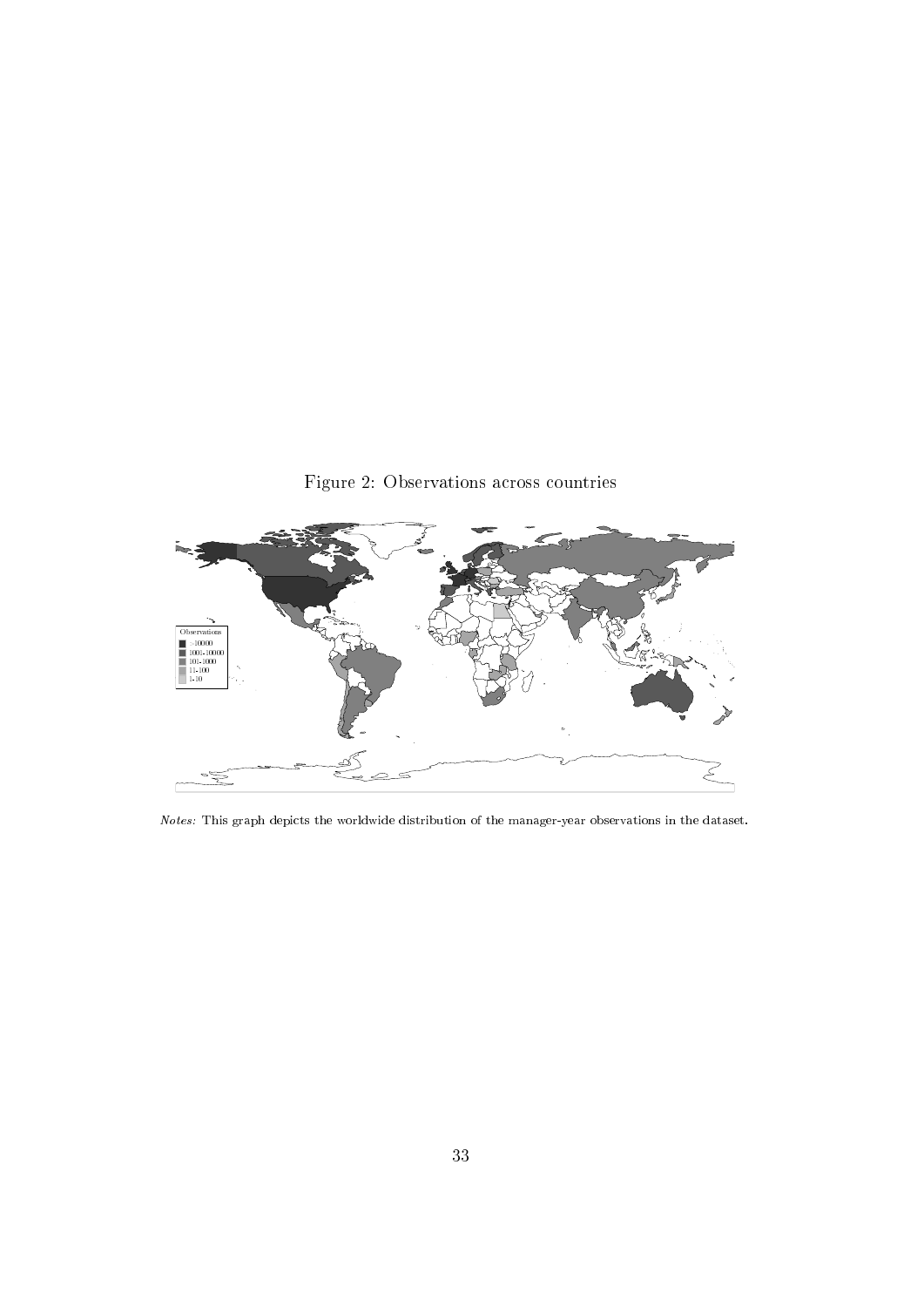<span id="page-34-0"></span>

Figure 3: Manager migration by country

Notes: This graph depicts the number of total immigration (a) and emigration (b) of managers per country as observed in the dataset.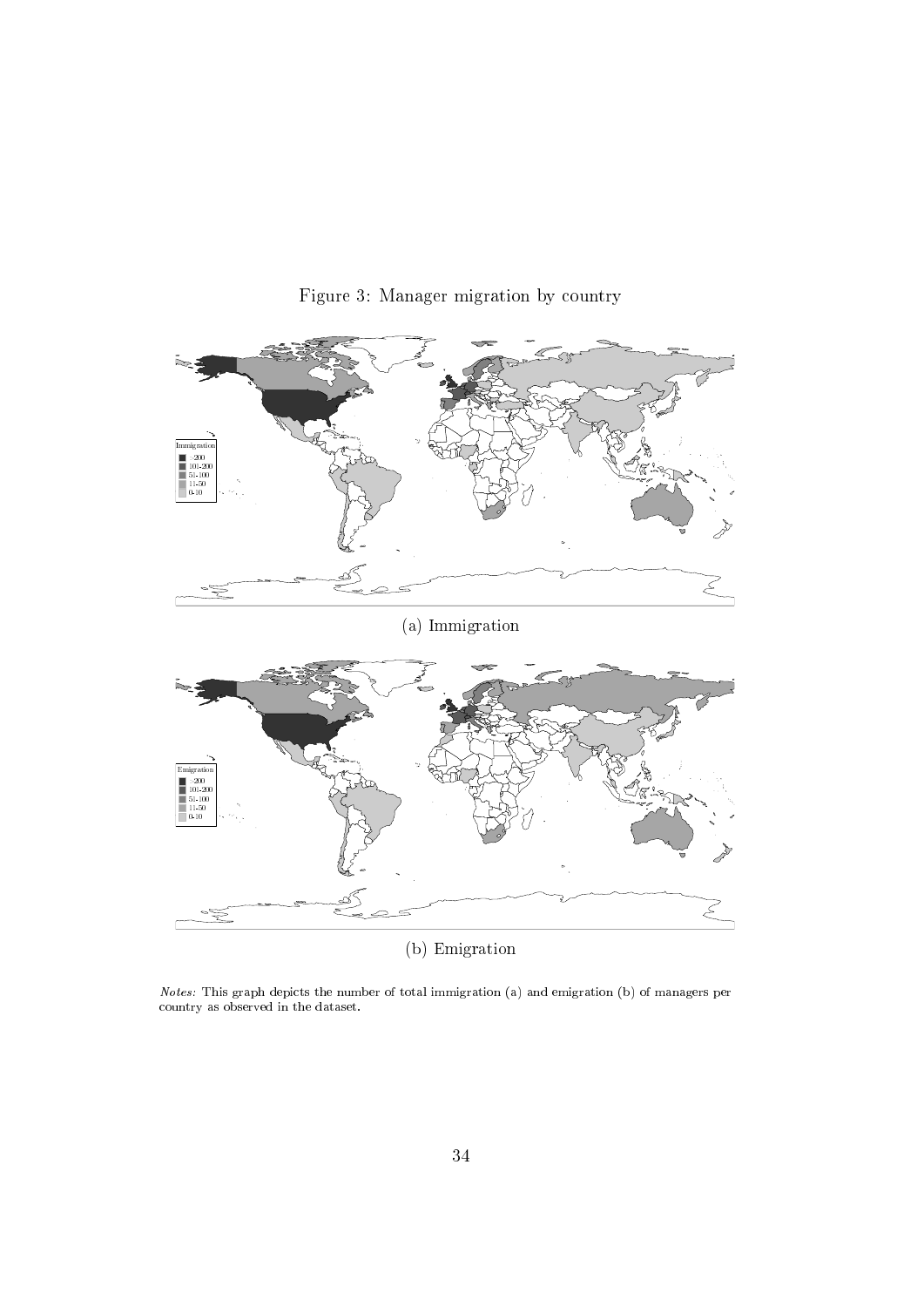<span id="page-35-0"></span>

*Notes:* This graph depicts the change of the  $TITR_j$  over time for Denmark (DNK), Spain(ESP), the UK (GBR), Guernsey (GGY), Hungary (HUN), Lithuania (LTU) and the US (USA).